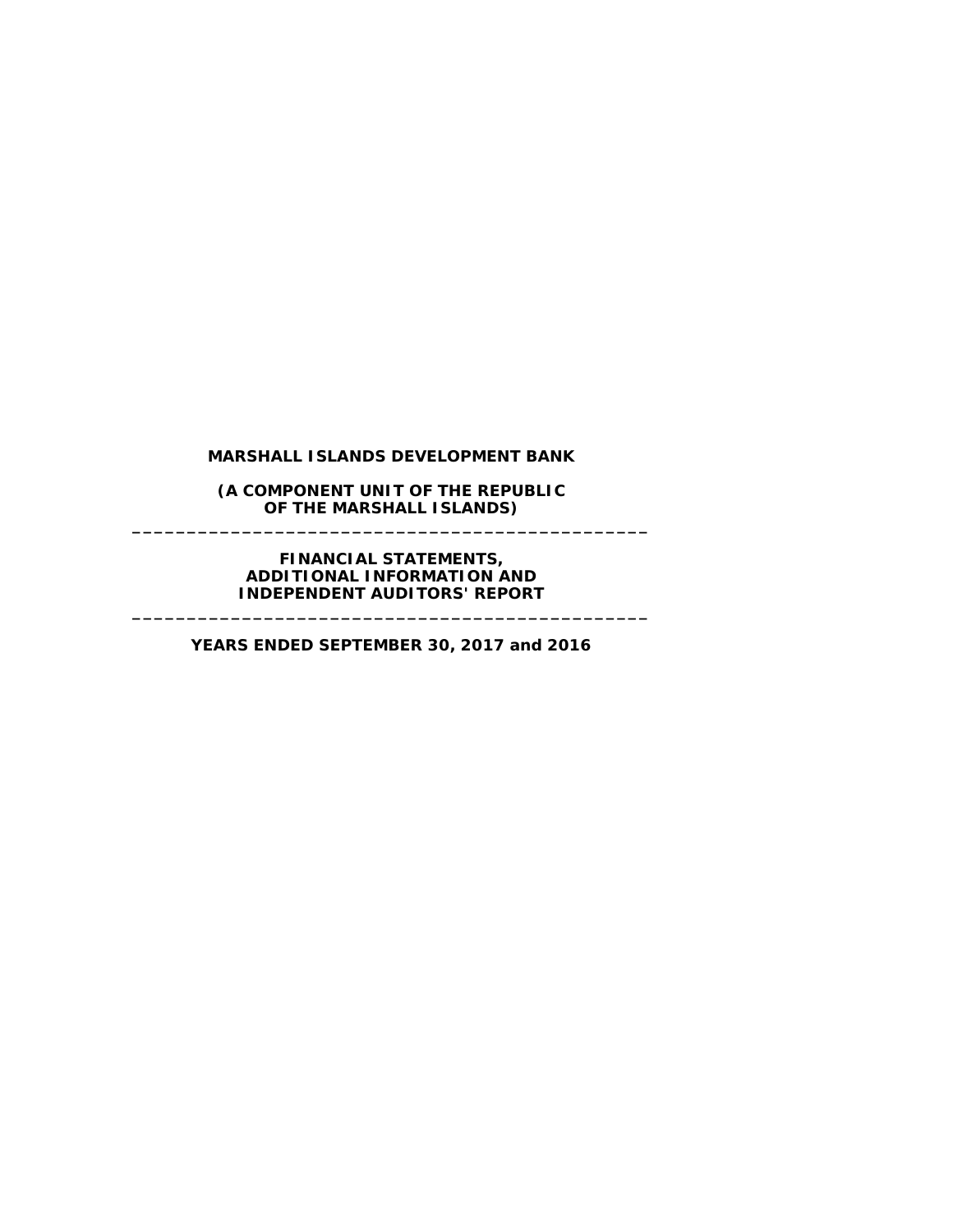#### Years Ended September 30, 2017 and 2016 Table of Contents

|      |                                                                                                                                                                                                                                    | Page No. |
|------|------------------------------------------------------------------------------------------------------------------------------------------------------------------------------------------------------------------------------------|----------|
| Ι.   | INDEPENDENT AUDITORS' REPORT                                                                                                                                                                                                       | 1        |
| Н.   | MANAGEMENT'S DISCUSSION AND ANALYSIS                                                                                                                                                                                               | 3        |
| III. | <b>FINANCIAL STATEMENTS:</b>                                                                                                                                                                                                       |          |
|      | <b>Statements of Net Position</b>                                                                                                                                                                                                  | 8        |
|      | Statements of Revenues, Expenses and Changes in Net Position                                                                                                                                                                       | 9        |
|      | <b>Statements of Cash Flows</b>                                                                                                                                                                                                    | 10       |
|      | Notes to Financial Statements                                                                                                                                                                                                      | 11       |
| IV.  | OTHER SUPPLEMENTARY INFORMATION:                                                                                                                                                                                                   |          |
|      | <b>Combining Statement of Net Position</b>                                                                                                                                                                                         | 23       |
|      | Combining Statement of Revenues, Expenses and Changes in Net Position                                                                                                                                                              | 24       |
| V.   | INDEPENDENT AUDITORS' REPORT ON COMPLIANCE WITH<br><b>LAWS AND REGULATIONS</b>                                                                                                                                                     |          |
|      | Independent Auditors' Report on Internal Control Over Financial<br>Reporting and on Compliance and Other Matters Based on an<br>Audit of Financial Statements Performed in Accordance With<br><b>Government Auditing Standards</b> | 25       |
|      | Schedule of Findings and Responses                                                                                                                                                                                                 | 27       |
|      | Unresolved Prior Year Findings                                                                                                                                                                                                     | 31       |
|      |                                                                                                                                                                                                                                    |          |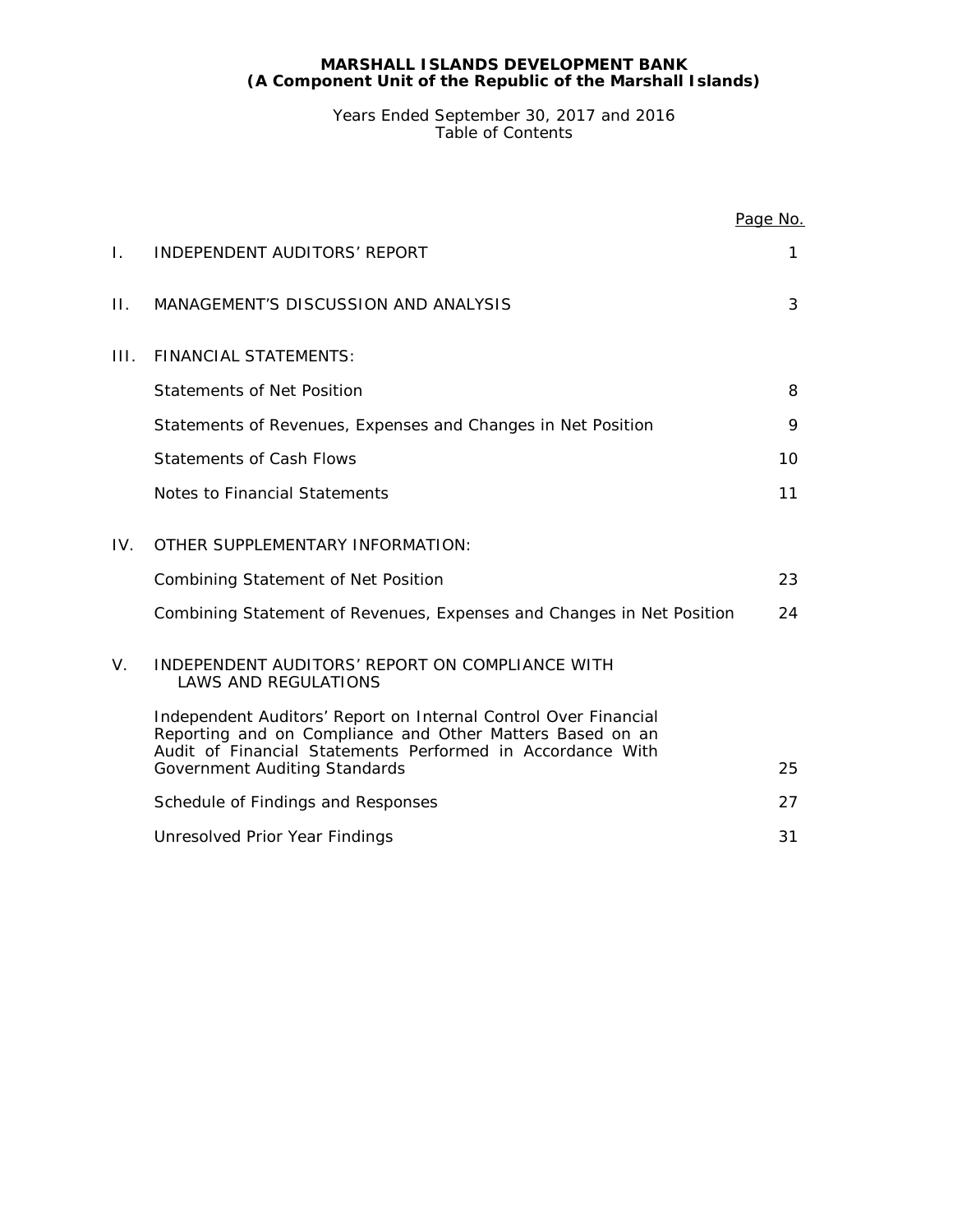

Deloitte & Touche LLP 361 South Marine Corps Drive Tamuning, GU 96913-3973 USA

Tel: +1 (671) 646-3884 Fax: +1 (671) 649-4265

www.deloitte.com

### **INDEPENDENT AUDITORS' REPORT**

Board of Directors Marshall Islands Development Bank:

#### **Report on the Financial Statements**

We have audited the accompanying financial statements of the Marshall Islands Development Bank (MIDB), a component unit of the Republic of the Marshall Islands, which comprise the statements of net position as of September 30, 2017 and 2016, and the related statements of revenues, expenses and changes in net position and of cash flows for the years then ended, and the related notes to the financial statements.

#### *Management's Responsibility for the Financial Statements*

Management is responsible for the preparation and fair presentation of these financial statements in accordance with accounting principles generally accepted in the United States of America; this includes the design, implementation, and maintenance of internal control relevant to the preparation and fair presentation of financial statements that are free from material misstatement, whether due to fraud or error.

#### *Auditors' Responsibility*

Our responsibility is to express an opinion on these financial statements based on our audits. We conducted our audits in accordance with auditing standards generally accepted in the United States of America and the standards applicable to financial audits contained in *Government Auditing Standards,* issued by the Comptroller General of the United States. Those standards require that we plan and perform the audit to obtain reasonable assurance about whether the financial statements are free from material misstatement.

An audit involves performing procedures to obtain audit evidence about the amounts and disclosures in the financial statements. The procedures selected depend on the auditor's judgment, including the assessment of the risks of material misstatement of the financial statements, whether due to fraud or error. In making those risk assessments, the auditor considers internal control relevant to the entity's preparation and fair presentation of the financial statements in order to design audit procedures that are appropriate in the circumstances, but not for the purpose of expressing an opinion on the effectiveness of the entity's internal control. Accordingly, we express no such opinion. An audit also includes evaluating the appropriateness of accounting policies used and the reasonableness of significant accounting estimates made by management, as well as evaluating the overall presentation of the financial statements.

We believe that the audit evidence we have obtained is sufficient and appropriate to provide a basis for our audit opinion.

#### *Opinion*

In our opinion, the financial statements referred to above present fairly, in all material respects, the financial position of MIDB as of September 30, 2017 and 2016, and the results of its operations and its cash flows for the years then ended in accordance with accounting principles generally accepted in the United States of America.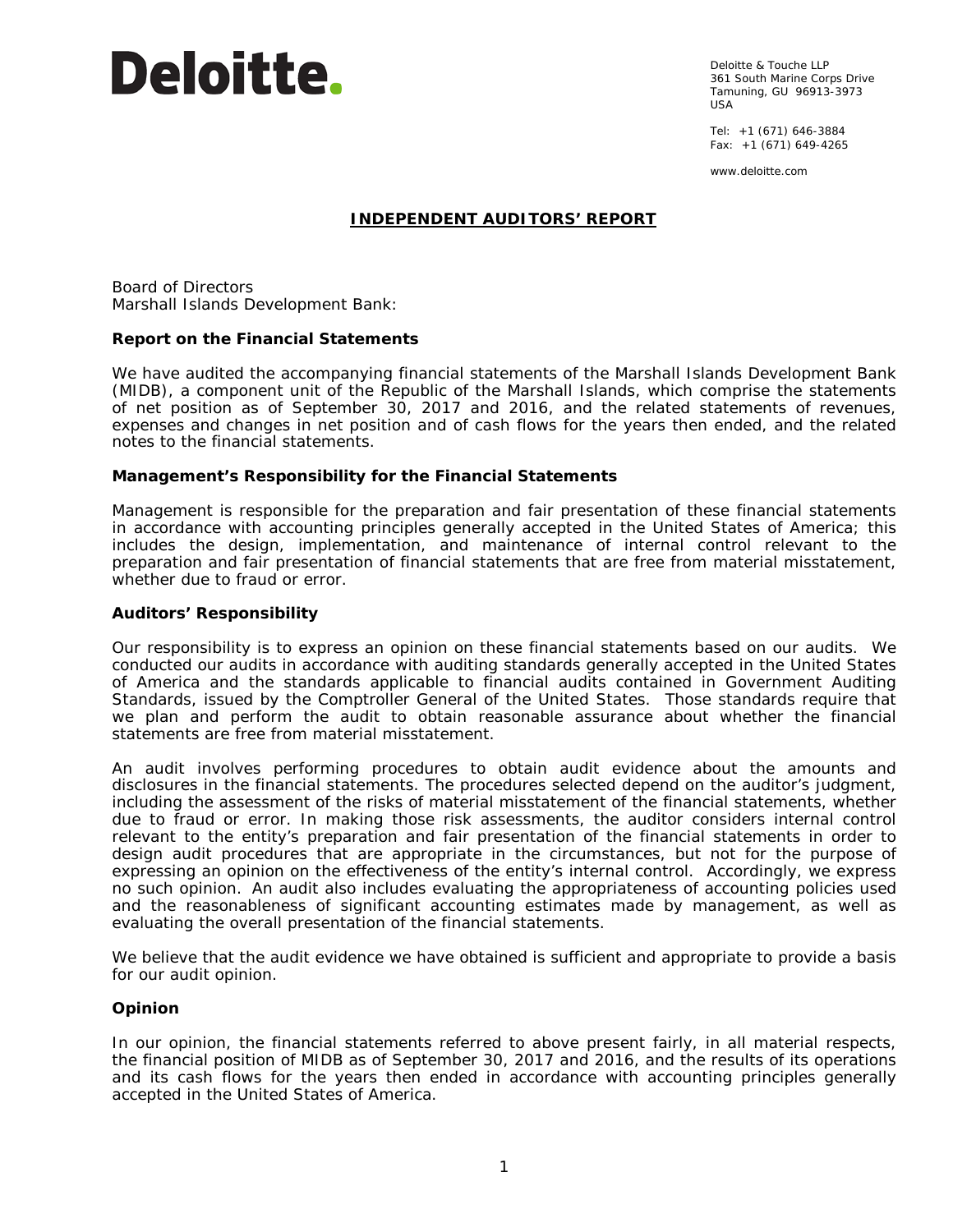# **Deloitte.**

# *Emphasis-of-Matter*

# *Financial Statement Presentation*

As discussed in Note 2 to the financial statements, MIDB elected to present an unclassified statement of net position because current assets are not matched with current liabilities. Presentation of a classified statement of net position for MIDB would be misleading to the extent that the financial statements may be materially misstated. Our opinion is not modified with respect to this matter.

### *Other Matters*

# *Required Supplementary Information*

Accounting principles generally accepted in the United States of America require that the Management's Discussion and Analysis on pages 3 through 7 be presented to supplement the financial statements. Such information, although not a part of the financial statements, is required by the Governmental Accounting Standards Board who considers it to be an essential part of financial reporting for placing the financial statements in an appropriate operational, economic, or historical context. We have applied certain limited procedures to the required supplementary information in accordance with auditing standards generally accepted in the United States of America, which consisted of inquiries of management about the methods of preparing the information and comparing the information for consistency with management's responses to our inquiries, the financial statements, and other knowledge we obtained during our audit of the financial statements. We do not express an opinion or provide any assurance on the information because the limited procedures do not provide us with sufficient evidence to express an opinion or provide any assurance.

#### *Other Information*

Our audits were conducted for the purpose of forming an opinion on the financial statements as a whole. The Other Supplementary Information on pages 23 and 24 is presented for purposes of additional analysis and is not a required part of the financial statements. Such information is the responsibility of management and was derived from and relates directly to the underlying accounting and other records used to prepare the financial statements. The information has been subjected to the auditing procedures applied in the audit of the financial statements and certain additional procedures, including comparing and reconciling such information directly to the underlying accounting and other records used to prepare the financial statements or to the financial statements themselves, and other additional procedures in accordance with auditing standards generally accepted in the United States of America. In our opinion, the information is fairly stated, in all material respects, in relation to the financial statements as a whole.

# **Other Reporting Required by** *Government Auditing Standards*

In accordance with *Government Auditing Standards*, we have also issued our report dated May 10, 2018, on our consideration of MIDB's internal control over financial reporting and on our tests of its compliance with certain provisions of laws, regulations, contracts, and grant agreements and other matters. The purpose of that report is to describe the scope of our testing of internal control over financial reporting and compliance and the results of that testing, and not to provide an opinion on internal control over financial reporting or on compliance. That report is an integral part of an audit performed in accordance with *Government Auditing Standards* in considering MIDB's internal control over financial reporting and compliance.

loite Nachell

May 10, 2018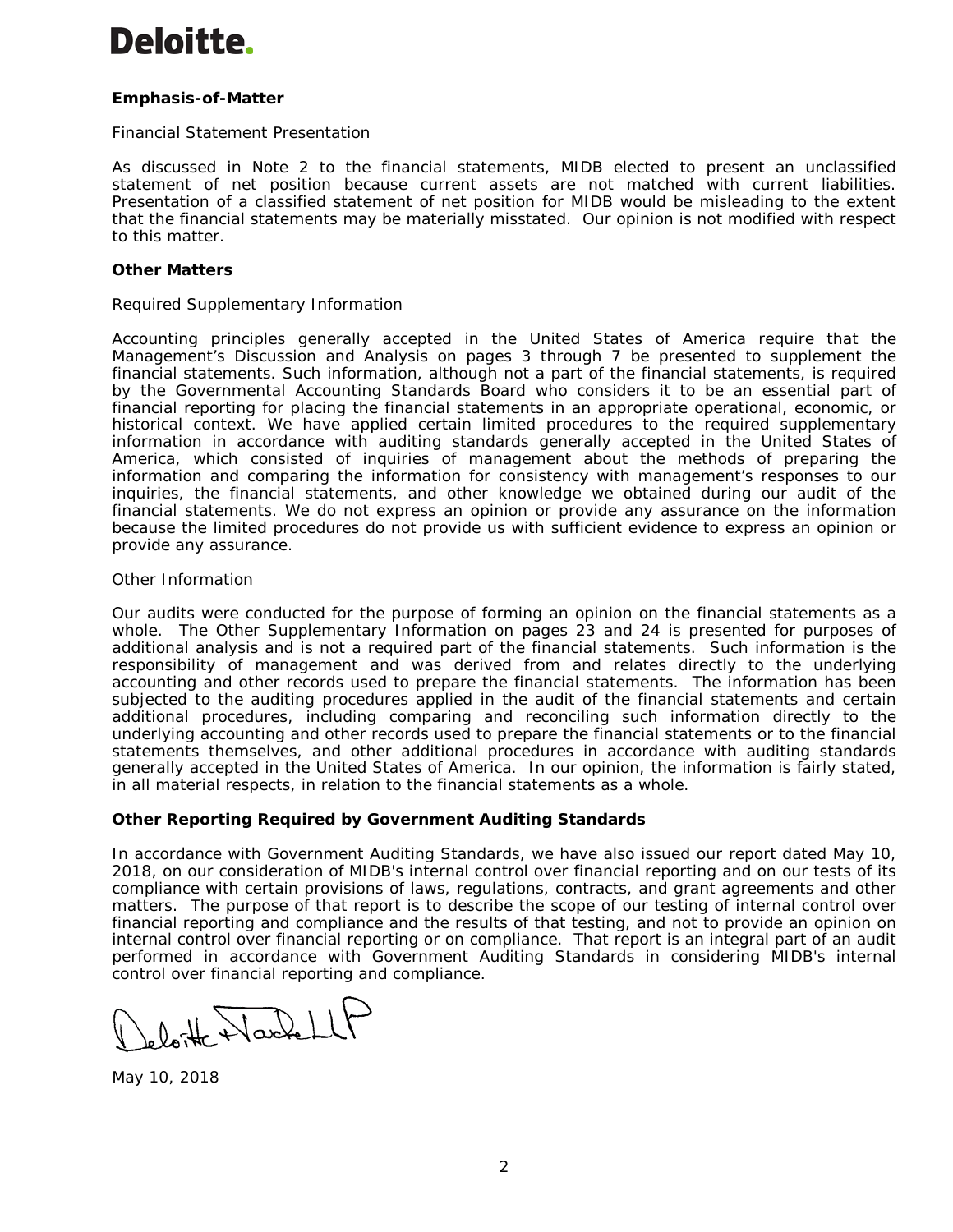Management's Discussion and Analysis Years Ended September 30, 2017 and 2016

Fiscal year October 1, 2016 to September 30, 2017 has been a productive year for the Marshall Islands Development Bank (MIDB). During the fiscal year, the Bank's resources were utilized to prioritize Consumer and Housing Loan Programs with the goal and purpose of improving the living standards and conditions of the people of the Republic of the Marshall Islands.

Management's Discussion and Analysis will give you an overview of the Bank's financial highlights and activities for the fiscal year ended September 30, 2017.

# **FINANCIAL HIGHLIGHTS**

- MIDB's total assets increased by \$5M or 16.2% from \$31.1M in 2016 to \$36.1M in 2017.
- MIDB's total net position increased by \$5.9M or 21.4% over the course of this year's operations. Net position represents funds from the RMI Government and the USDA Self-Help Housing Project.
- Operating revenues increased by \$13K from \$4.016M in 2016 to \$4.029M in 2017, \$2.69M of which was generated through interest on loans. Operating expenses increased by \$105K from \$2.37M in 2016 to \$2.47M in 2017.
- Allowance for loan losses increased by \$0.62M from \$4.09M in 2016 to \$4.71M in 2017. Total non-operating revenues increased by \$3.1M from \$712K in 2016 to \$3.8M in 2017. Significant portion of non-operating revenues pertain to the recorded subsidy from the RMI Government amounting to \$2.8M in 2017.

# **ANALYSIS OF MIDB'S FINANCIAL STATUS**

This analysis serves as an overview to MIDB's basic financial statements. A Summary of Statements of Net Position is shown below that will give insight on MIDB's resources, liabilities and net position, MIDB's priority investments and performance results compared to previous year. At the end of the fiscal year 2017, MIDB's assets of \$36.14M exceeded liabilities of \$2.39M by \$33.75M. However, \$1.2M or 3.6% of the net position is either invested in capital assets or restricted funds that can only be used for the purpose of which the funds were created. The capital assets are resources used by the Bank during the course of its operation to provide services to the people and are assets that are not easily liquidated. As of September 30, 2017 unrestricted net position amounted to \$32.5M, enough to repay all outstanding debts.

#### Summary of Statements of Net Position

|                                | 2017            | 2016             | 2015             |
|--------------------------------|-----------------|------------------|------------------|
| ASSETS:                        |                 |                  |                  |
| Cash and equivalents           | 6,343,344<br>\$ | 2,652,073<br>\$. | 373.544<br>\$    |
| Restricted assets              | 1,151,965       | 907,701          | 627,380          |
| Investments in shares of stock | 7.196.576       | 6,440,333        | 5,915,213        |
| Loans receivable, net          | 19,128,806      | 20,100,494       | 21,207,758       |
| Due from RepMar                | 1,413,600       |                  |                  |
| Premises and equipment, net    | 618,422         | 718,937          | 899,622          |
| Other assets                   | 291.651         | 278,322          | 295,444          |
| Total assets                   | 36.144.364      | 31.097.860       | 29,318,961<br>\$ |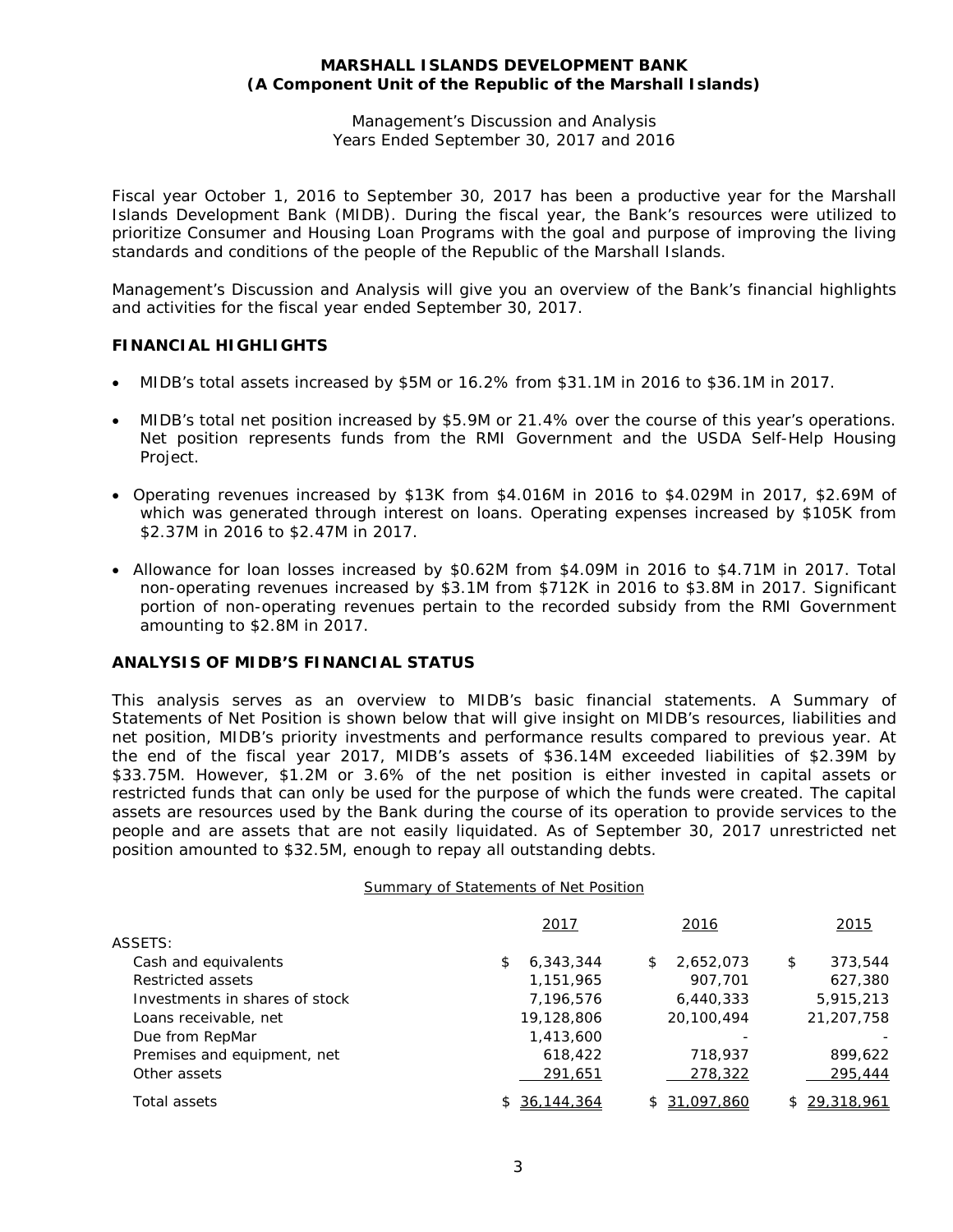Management's Discussion and Analysis Years Ended September 30, 2017 and 2016

#### Summary of Statements of Net Position, Continued

|                                  | 2017          | 2016          | 2015             |
|----------------------------------|---------------|---------------|------------------|
| LIABILITIES:                     |               |               |                  |
| Long-term debt                   | \$<br>603,070 | \$<br>837,241 | 1,066,789<br>\$  |
| RepMar deposit                   | 120,301       | 590.258       | 1,085,406        |
| Other liabilities                | 1,668,978     | 1,859,131     | 1,714,727        |
| <b>Total liabilities</b>         | 2,392,349     | 3,286,630     | 3,866,922        |
| <b>NET POSITION:</b>             |               |               |                  |
| Net investment in capital assets | 618,422       | 718,937       | 899.622          |
| Restricted                       | 1,151,965     | 907.701       | 627,380          |
| Unrestricted                     | 31,981,628    | 26,184,592    | 23,925,037       |
| Total net position               | 33,752,015    | 27,811,230    | 25,452,039       |
|                                  | 36.144.364    | 31,097,860    | 29,318.961<br>\$ |

• Loan approvals for the year were approximately \$27.6M, broken down by projects, \$27.04M released under various consumer loans, \$0.32M for small-medium enterprise loans and \$0.26M granted to housing loans. Net loans receivable decreased by \$0.97M in 2017 compared with \$1.1M decrease in 2016. Loans released decreased from \$28.4M to \$27.6M during the fiscal years 2016 and 2017, respectively.

- The Government of the Marshall Islands invested \$7M in Time Certificate of Deposit at the rate of 4% in May 9, 2003, maturing May 8, 2018. The money received from such TCD was used to finance various loans. As of September 30, 2017, the balance owed for Time Certificate of Deposit to the RMI Government was \$120K.
- MIDB obtained \$2M and \$1M of long-term loans from Bank of Marshall Islands (BOMI) in 2012. On September 22, 2015, these loans were restructured for a principal amount of \$1,090,500, interest at 6.5% per annum, due in November 30, 2019. As of September 30, 2017 and 2016, the outstanding principal balance of this loan is \$603K and \$837K, respectively.

#### Summary of Statements of Revenues, Expenses and Changes in Net Position

|                                   | 2017            | 2016            | 2015            |
|-----------------------------------|-----------------|-----------------|-----------------|
| REVENUES:                         |                 |                 |                 |
| Operating revenues                | 4,029,005<br>\$ | 4,015,810<br>\$ | \$<br>3,784,616 |
| Recovery of loan losses           | 617,205         |                 | 865,999         |
| Nonoperating revenues             | 3,768,076       | 711,552         | 779,207         |
|                                   | 8,414,286       | 4,727,362       | 5,429,822       |
| EXPENSES:                         |                 |                 |                 |
| Operating expenses                | 68,624          | 111,469         | 227,495         |
| General administrative expenses   | 2,404,877       | 2,256,702       | 2,204,531       |
|                                   | 2,473,501       | 2,368,171       | 2,432,026       |
| Change in net position            | 5,940,785       | 2.359.191       | 2,997,796       |
| Net position at beginning of year | 27,811,230      | 25,452,039      | 22,454,243      |
| Net position at end of year       | 33,752,015      | 27,811,230      | 25,452,039<br>S |
|                                   |                 |                 |                 |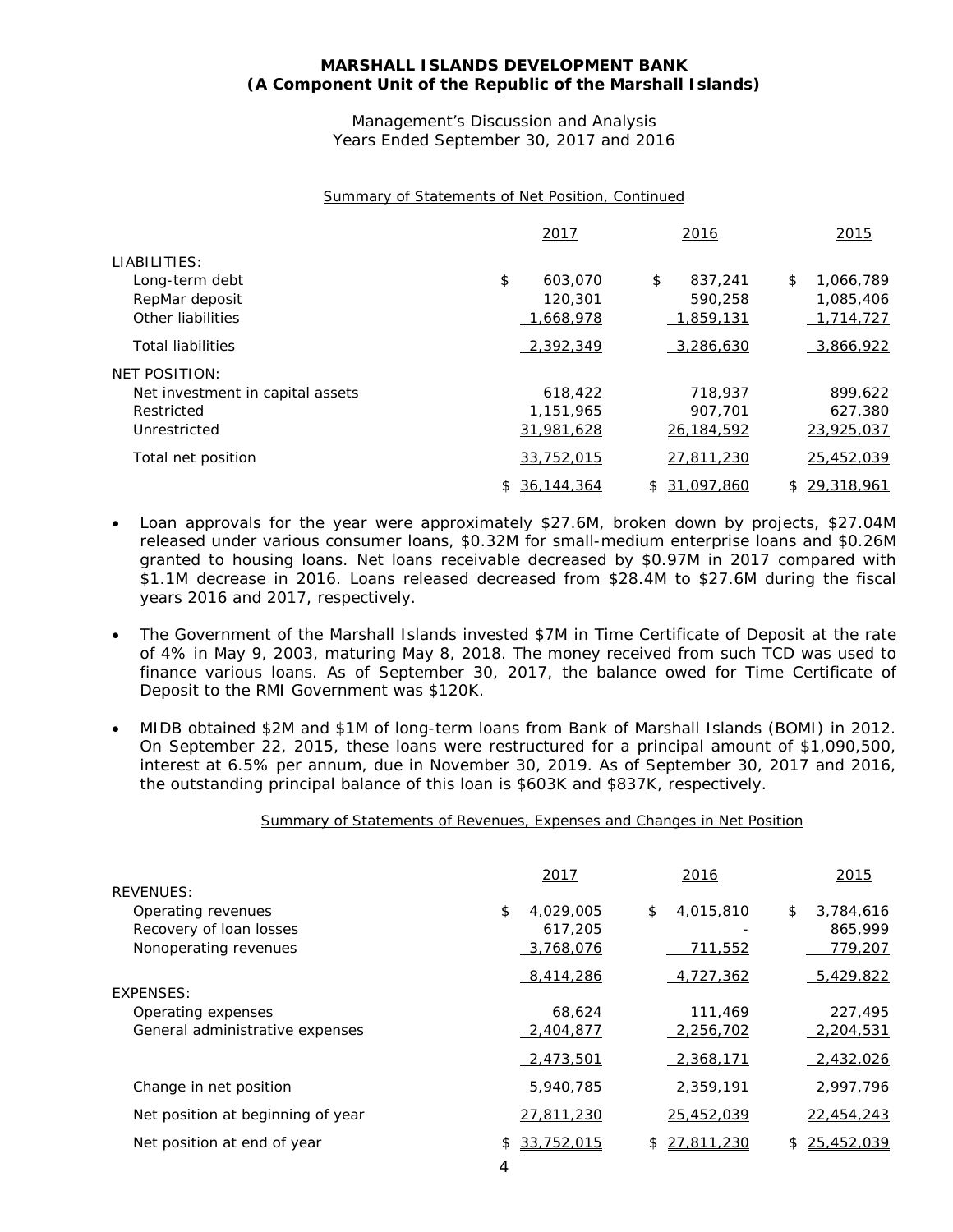Management's Discussion and Analysis Years Ended September 30, 2017 and 2016

- Total operating revenues for 2017 increased by \$13K or 0.03% compared to 2016. About 67% of MIDB's operating revenue comes from interest on loans, 88% of which was generated from consumer loans, 7% from housing loans, and the remaining 5% from business loans. Please see chart below depicting the distribution of the Bank's operating revenues.
- Recovery of loan losses for 2017 of \$617K was primarily the result of the RMI Cabinet approving and authorizing the use of the RMI TCD to repay delinquent loan payments on the Air Marshall Islands loan receivable, which was fully allowed in the prior year. In addition, MIDB also wrote off non-performing loans fully allowed in prior years per BOD approval. Continued payments were received on some of these loans.



- Total expenses for 2017 increased by \$105K or 4% compared with 2016. MIDB's expenses cover a range of operating, general and administrative expenses.
- Provision for delinquent loans is provided based on the Bank's reasonable estimate, wherein the number of days an account is due, the amount of loan outstanding balance, and the borrower's capability to pay play vital information in the computation of additional allowance to be provided. The graph below shows itemized expenses and provides an over-all picture of the Bank's spending activities.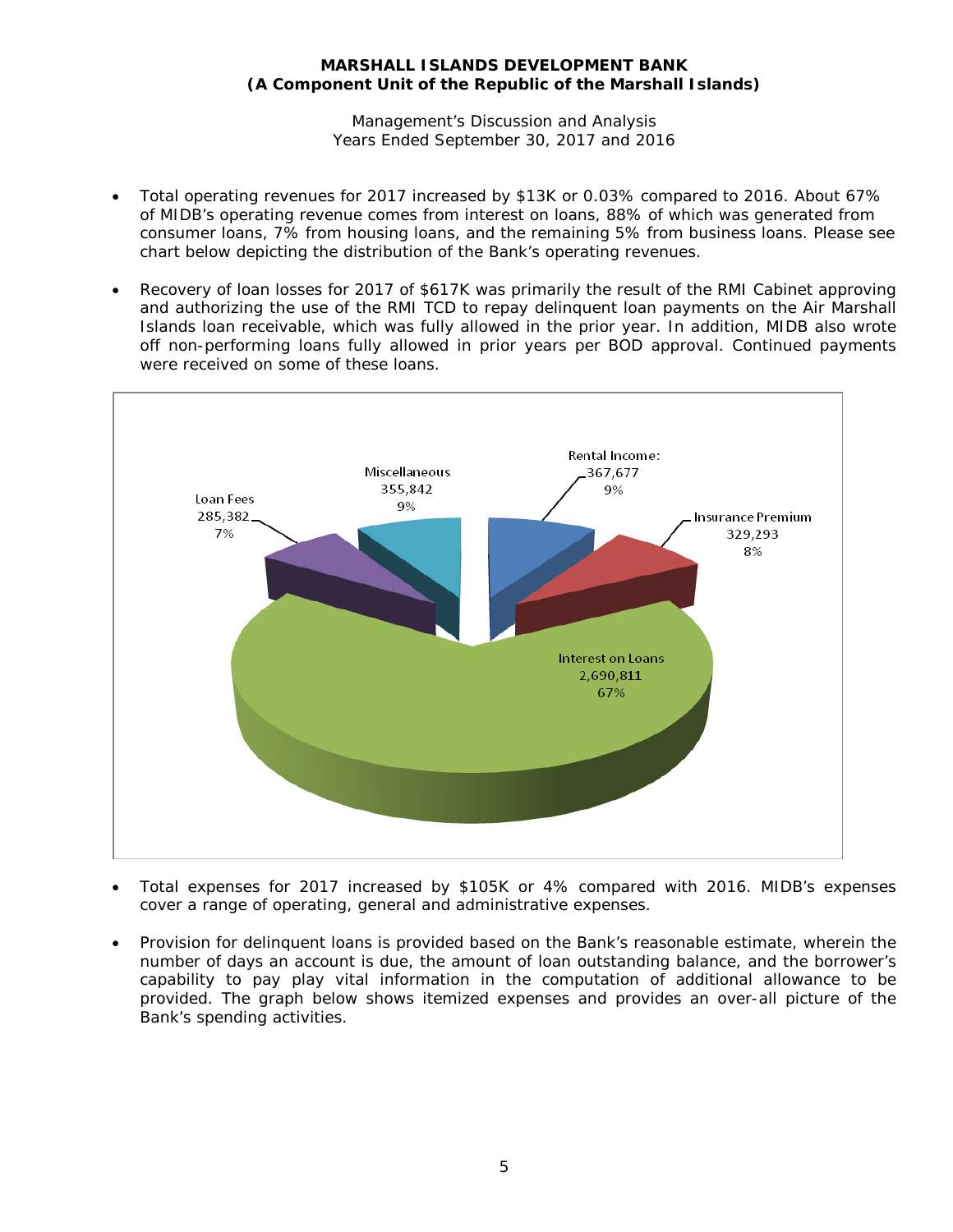Management's Discussion and Analysis Years Ended September 30, 2017 and 2016



- Interest expense decreased by \$43K or 38% during fiscal year ended September 30, 2017 compared to fiscal year ended September 30, 2016 due to a decrease to both interest on loans payable and interest on deposits. Interests on loans payable pertains to interest payments and accruals for a Bank of Marshall Islands loan while interest on deposits pertains to payments and accruals on the RepMar TCD and various pledged deposits.
- General and administrative expenses in the aggregate increased by \$148K or 7% from last year's operation due primarily to an increase in salaries and wages by \$161K or 13.8%, travel and training by \$21K or 74%, and repairs and maintenance of \$38K or 71%.
- Total non-operating revenues for 2017 increased by \$3.1M from \$712K in 2016 to \$3.8M in 2017. This increase was primarily due to contribution from the RMI government of \$2.8M.

Management's and Discussion and Analysis for the year ended September 30, 2016 is set forth in MIDB's report on the audit of financial statements, which is dated June 8, 2017. That Discussion and Analysis explains the major factors impacting the 2016 financial statements and can be obtained from MIDB's Managing Director at **rmimidb@ntamar.net** 

# Capital Assets and Debt

Capital assets acquisitions amounted to \$131K in 2017. For additional information concerning capital assets, please refer to Note 8 to the financial statements. Long term-debt decreased by \$234K in 2017. For additional information concerning debt, please refer to Note 11 to the financial statements.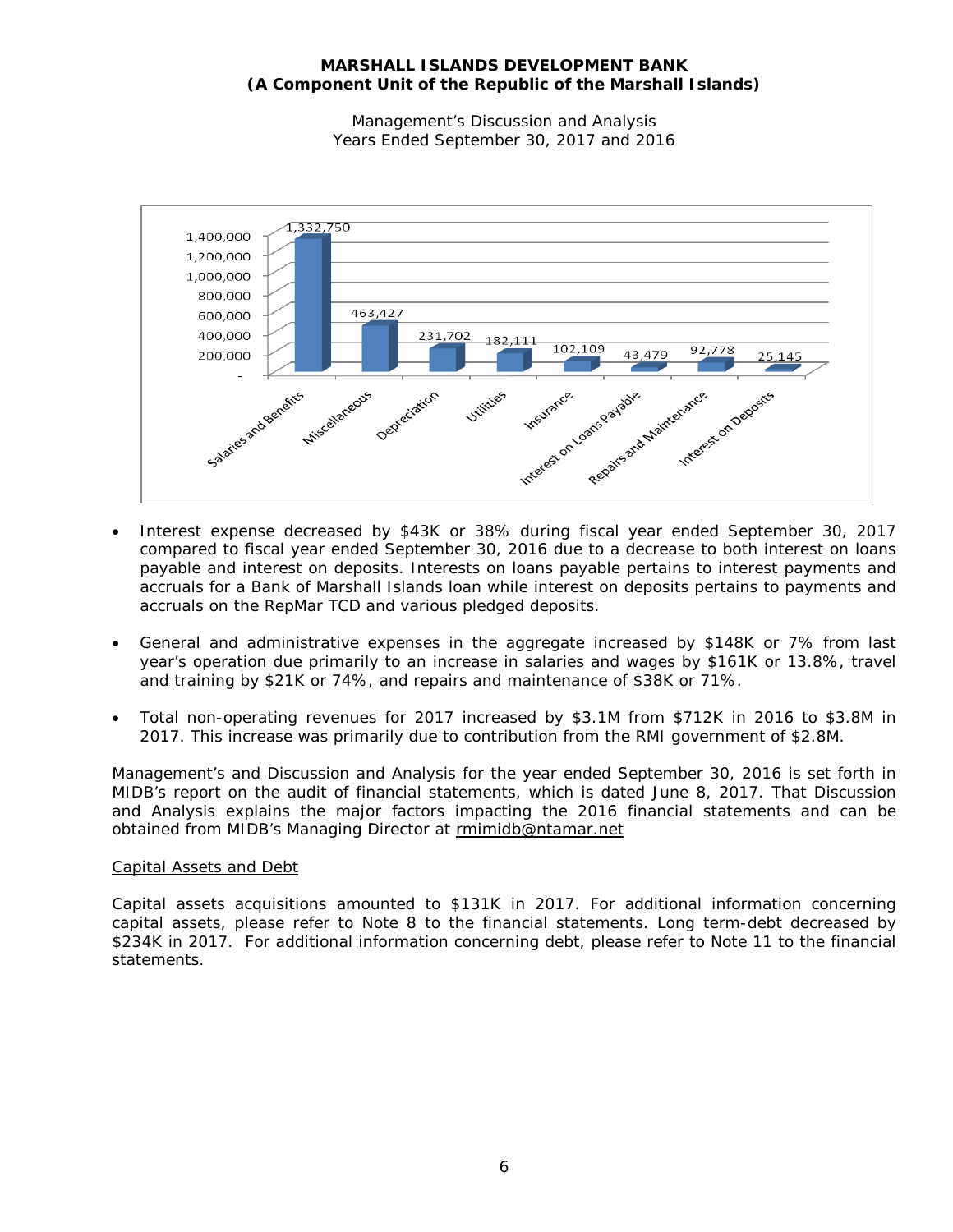Management's Discussion and Analysis Years Ended September 30, 2017 and 2016

### **ECONOMIC OUTLOOK**

In the next years to come, MIDB is continuing to expect growth in the demand for housing loans and consumer loans, the latter being the major component of MIDB's loan portfolio. MIDB is involved in improving the living conditions of the RMI people through the housing loan projects under Mutual Self Help Housing Projects and USDA Rural development.

The bank is currently dependent on income generated from new loans. The net position is just sufficient to pay for MIDB's outstanding debts. MIDB may have to look for other sources of funds to maintain the current portfolio and the rising demand for loans. Starting FY16, MIDB adopted its new Strategic Plan which will guide the operation of MIDB in the next 5 years, to 2020. MIDB is determined to redouble its efforts to make a difference in the economy in the next 5 years.

# **ADDITIONAL FINANCIAL INFORMATION**

This discussion and analysis is designed to provide MIDB's customers and other stake holders with an overview of MIDB's operations and financial condition as at September 30, 2017. Should the reader have questions regarding the information included in this report, or wish to request additional financial information, please contact the Marshall Islands Development Bank Managing Director at the above email address or at P.O Box 1048, Majuro, Marshall Islands, MH 96960.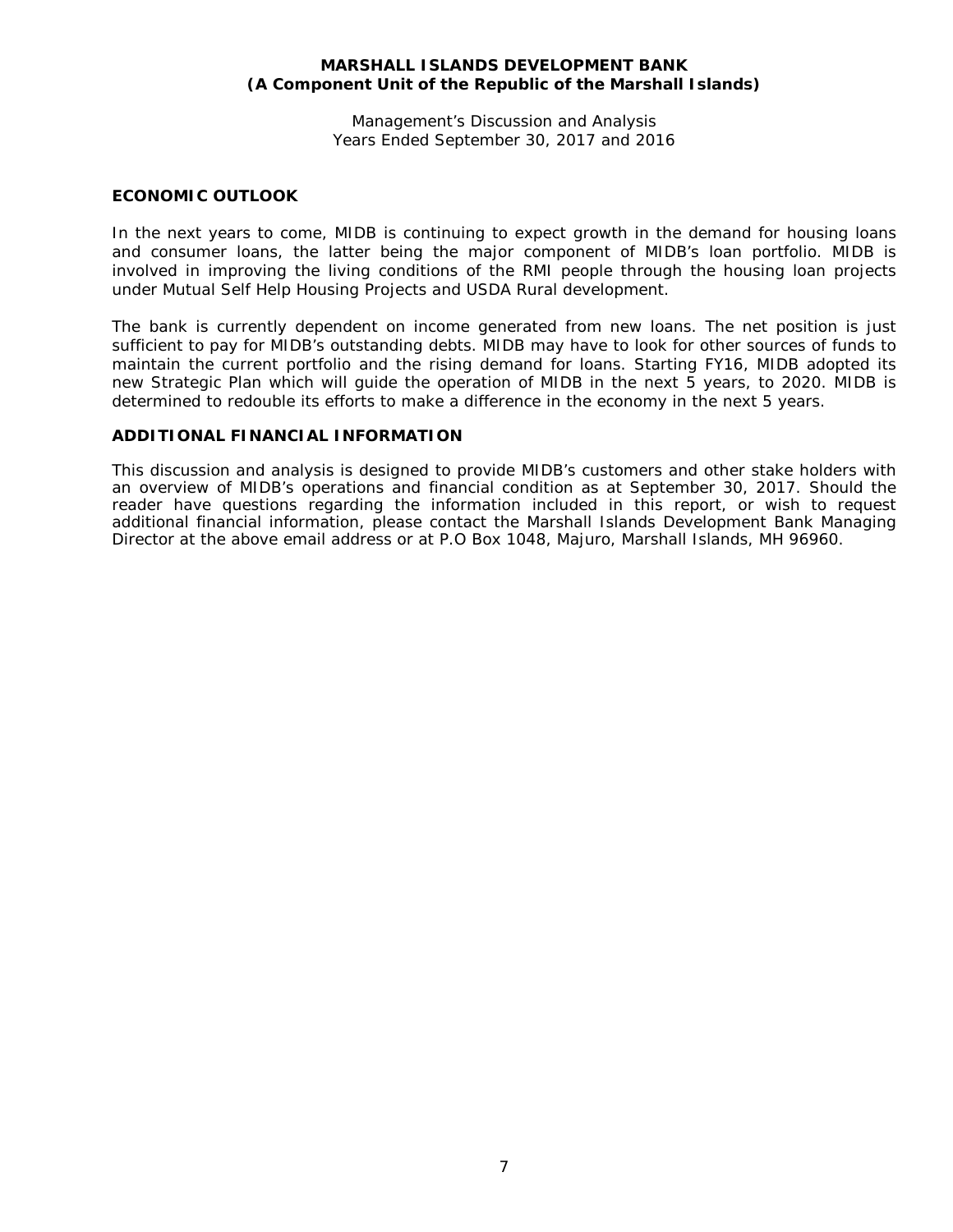Statements of Net Position September 30, 2017 and 2016

| <b>ASSETS</b>                                   | 2017               | 2016             |
|-------------------------------------------------|--------------------|------------------|
| Cash and cash equivalents                       | \$<br>6,343,344    | \$<br>2,652,073  |
| Restricted cash                                 | 594,862            | 582,002          |
| Restricted time certificate of deposit          | 557,103            | 325,699          |
| Investment in shares of stock                   | 7,196,576          | 6,440,333        |
| Receivables, net:                               |                    |                  |
| Loans                                           | 19,128,806         | 20,100,494       |
| <b>Accrued interest</b>                         | 84,226             | 53,545           |
| Due from RepMar                                 | 1,413,600          |                  |
| Other                                           | 156,825            | 173,077          |
| Inventory                                       | 50,600             | 51,700           |
| Capital assets:                                 |                    |                  |
| Non-depreciable capital assets                  | 83,840             | 48,110           |
| Capital assets, net of accumulated depreciation | 534,582            | 670,827          |
|                                                 | 36, 144, 364<br>S. | 31,097,860<br>\$ |
| <b>LIABILITIES AND NET POSITION</b>             |                    |                  |
| Liabilities:                                    |                    |                  |
| Notes payable                                   | \$<br>603,070      | \$<br>837,241    |
| RepMar deposit                                  | 120,301            | 590,258          |
| Accrued interest payable                        | 4,245              | 10,979           |
| Accounts payable and accrued expenses           | 221,259            | 161,924          |
| Deposits pledged                                | 1,443,474          | 1,686,228        |
| <b>Total liabilities</b>                        | 2,392,349          | 3,286,630        |
| Commitments                                     |                    |                  |
| Net position:                                   |                    |                  |
| Net investment in capital assets                | 618,422            | 718,937          |
| Restricted                                      | 1,151,965          | 907,701          |
| Unrestricted                                    | 31,981,628         | 26, 184, 592     |
| Total net position                              | 33,752,015         | 27,811,230       |
|                                                 | 36,144,364         | 31,097,860<br>\$ |
|                                                 |                    |                  |

See accompanying notes to financial statements.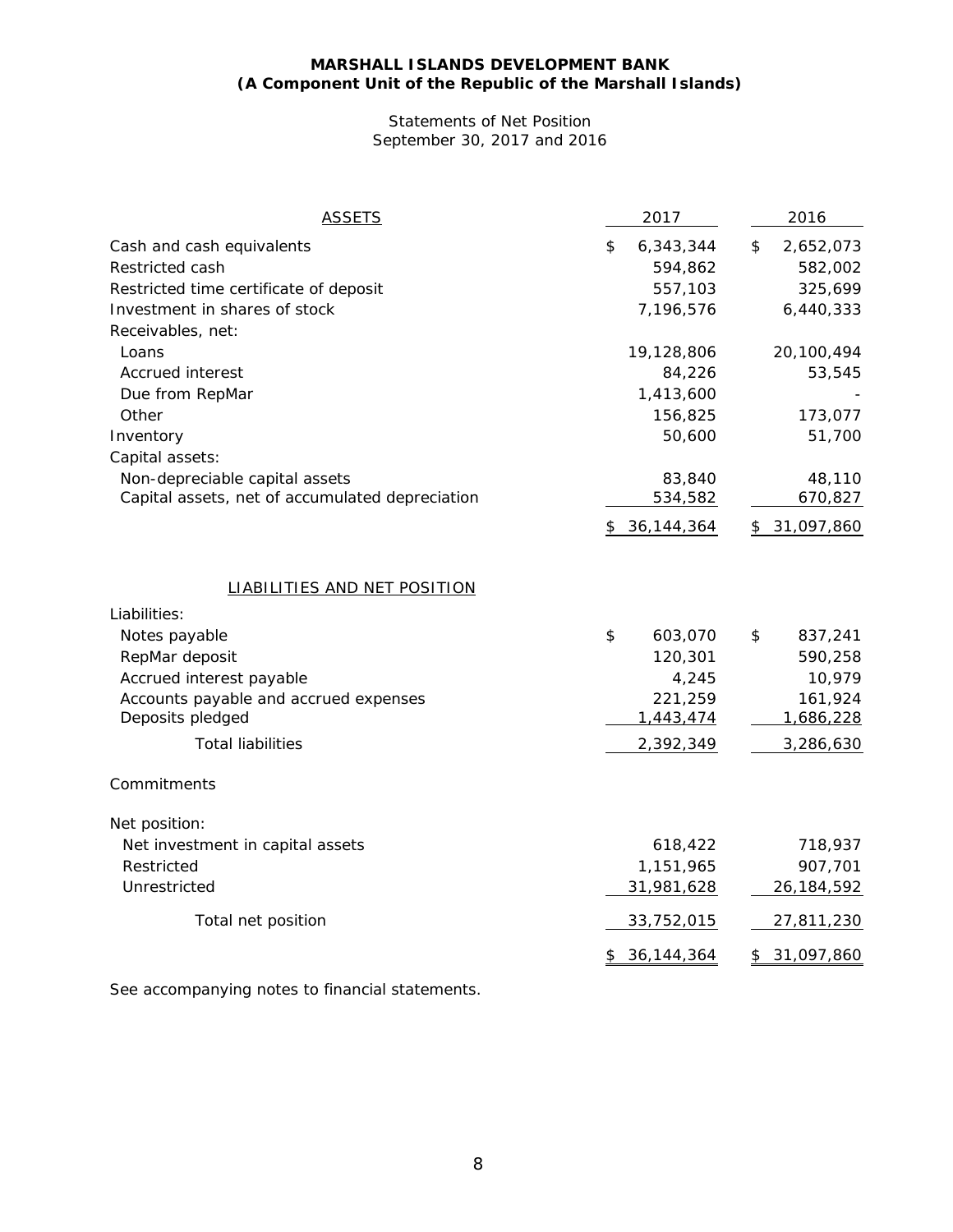# Statements of Revenues, Expenses and Changes in Net Position September 30, 2017 and 2016

|                                                                  | 2017                       | 2016                       |
|------------------------------------------------------------------|----------------------------|----------------------------|
| Operating revenues:<br>Interest income on loans<br>Rental income | \$<br>2,690,811<br>367,677 | 2,764,009<br>\$<br>380,428 |
| Insurance premiums                                               | 329,293                    | 223,330                    |
| Loan fees                                                        | 285,382                    | 299,985                    |
| Federal grants                                                   | 172,573                    | 148,860                    |
| Interest income on time certificate of deposit                   | 24,468                     | 23,140                     |
| Miscellaneous                                                    | 158,801                    | 176,058                    |
| Total operating revenues                                         | 4,029,005                  | 4,015,810                  |
| Recovery of loan losses                                          | 617,205                    |                            |
| Net operating revenues                                           | 4,646,210                  | 4,015,810                  |
| Operating expenses:<br>Interest expense:                         |                            |                            |
| Interest on deposits                                             | 25,145                     | 47,753                     |
| Interest on loans payable                                        | 43,479                     | 63,716                     |
| Total interest expense                                           | 68,624                     | 111,469                    |
| General and administrative expenses:                             |                            |                            |
| Salaries and employee benefits                                   | 1,332,750                  | 1,171,576                  |
| Depreciation                                                     | 231,702                    | 270,466                    |
| <b>Utilities</b>                                                 | 182,111                    | 201,574                    |
| Insurance                                                        | 102,109<br>92,778          | 89,133                     |
| Repairs and maintenance                                          |                            | 54,350                     |
| Printing, stationery and advertising<br>Bad debts                | 68,149<br>65,365           | 71,056                     |
| Communications                                                   | 61,594                     | 60,265                     |
| Representation                                                   | 53,654                     | 49,785                     |
| Travel and training                                              | 48,323                     | 27,773                     |
| Promotion and donation                                           | 34,972                     | 38,274                     |
| Land lease                                                       | 26,636                     | 41,019                     |
| Professional fees                                                | 23,191                     | 55,472                     |
| Office and house rental                                          | 21,000                     | 28,200                     |
| Fuel                                                             | 15,815                     | 16,693                     |
| <b>Taxes and licenses</b>                                        | 9,804                      | 1,770                      |
| Recreation                                                       |                            | 24,899                     |
| USDA loan guarantee                                              |                            | 19,168                     |
| Miscellaneous                                                    | 34,924                     | 35,229                     |
| Total general and administrative expenses                        | 2,404,877                  | 2,256,702                  |
| Income from operations                                           | 2,172,709                  | 1,647,639                  |
| Nonoperating revenues:                                           |                            |                            |
| Contributions from RepMar                                        | 2,827,200                  |                            |
| Investment earnings                                              | 940,876                    | 711,552                    |
| Total nonoperating revenues                                      | 3,768,076                  | 711,552                    |
| Change in net position                                           | 5,940,785                  | 2,359,191                  |
| Net position at beginning of year                                | 27,811,230                 | 25,452,039                 |
| Net position at end of year                                      | 33,752,015<br>\$           | \$<br>27,811,230           |

See accompanying notes to financial statements.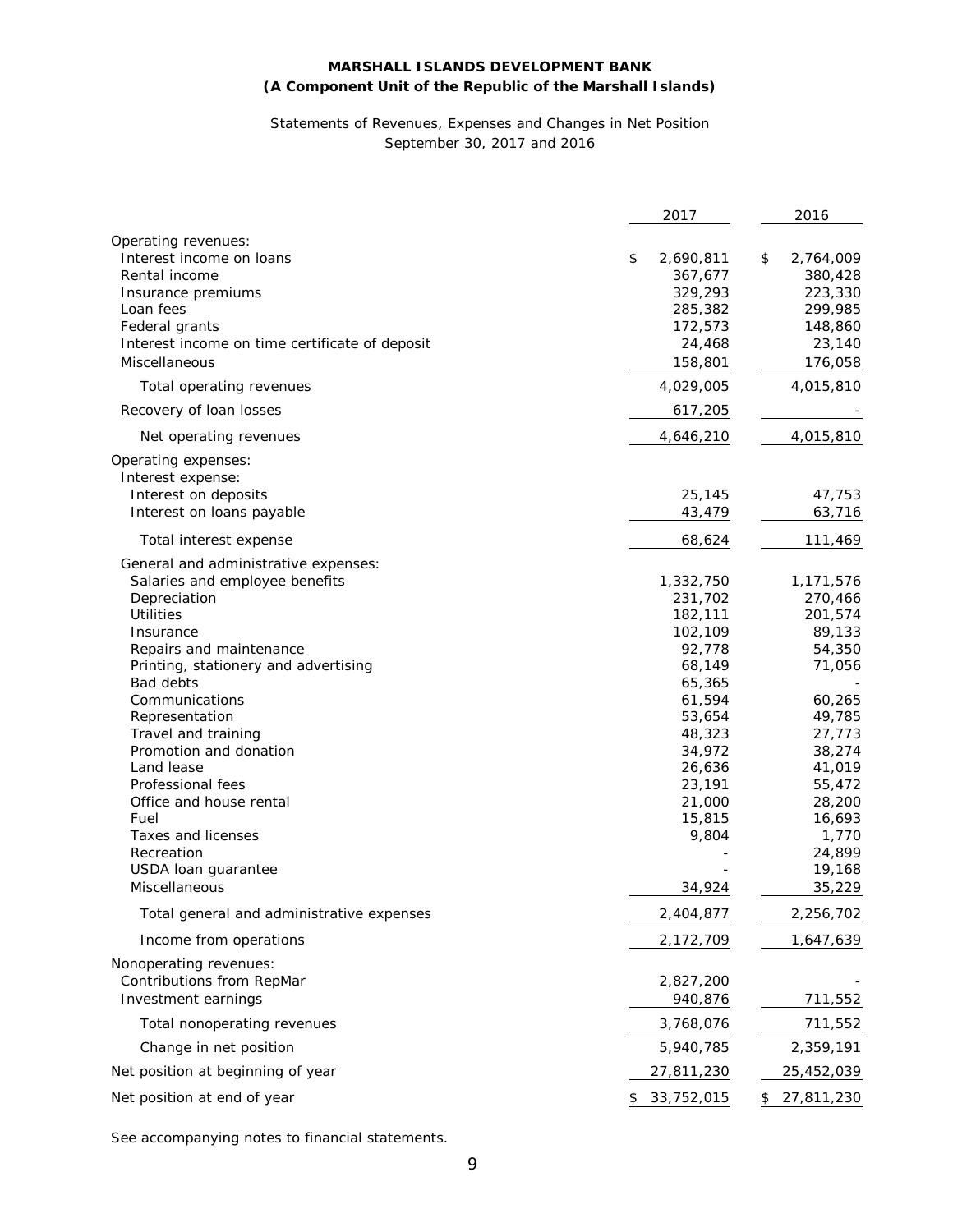# Statements of Cash Flows

September 30, 2017 and 2016

|                                                                                                                                                                                                                                                                         | 2017                                                                             | 2016                                                                              |
|-------------------------------------------------------------------------------------------------------------------------------------------------------------------------------------------------------------------------------------------------------------------------|----------------------------------------------------------------------------------|-----------------------------------------------------------------------------------|
| Cash flows from operating activities:<br>Cash received from customers<br>Cash payments to suppliers for goods and services<br>Cash payments to employees for services<br>Interest received on time certificate of deposit<br>Interest paid<br>Operating grants received | 3,737,514<br>\$<br>(715, 692)<br>(1, 331, 682)<br>24,468<br>(75, 358)<br>172,573 | \$<br>3,938,155<br>(890, 304)<br>(1, 201, 254)<br>23,140<br>(120, 894)<br>148,860 |
| Net cash provided by operating activities                                                                                                                                                                                                                               | 1,811,823                                                                        | 1,897,703                                                                         |
| Cash flows from noncapital financing activities:<br>Contributions from RepMar<br>Net change in RepMar deposit<br>Net change in pledged deposits                                                                                                                         | 1,413,600<br>(469, 957)<br>(242, 754)                                            | 43,005<br>207,451                                                                 |
| Net cash provided by noncapital financing activities                                                                                                                                                                                                                    | 700,889                                                                          | 250,456                                                                           |
| Cash flows from capital and related financing activities:<br>Principal repayment of long-term debt<br>Additions to premises, equipment and foreclosed assets                                                                                                            | (234, 171)<br>(131, 187)                                                         | (229, 548)<br>(89, 781)                                                           |
| Net cash used for capital and related financing activities                                                                                                                                                                                                              | (365, 358)                                                                       | (319, 329)                                                                        |
| Cash flows from investing activities:<br>Loan originations and principal collections, net<br>Net change in restricted assets<br>Dividends received                                                                                                                      | 1,603,549<br>(244, 264)<br>184,632                                               | 543,588<br>(280, 321)<br>186,432                                                  |
| Net cash provided by investing activities                                                                                                                                                                                                                               | 1,543,917                                                                        | 449,699                                                                           |
| Net change in cash and cash equivalents                                                                                                                                                                                                                                 | 3,691,271                                                                        | 2,278,529                                                                         |
| Cash and cash equivalents at beginning of year                                                                                                                                                                                                                          | 2,652,073                                                                        | 373,544                                                                           |
| Cash and cash equivalents at end of year                                                                                                                                                                                                                                | \$<br>6,343,344                                                                  | 2,652,073<br>\$                                                                   |
| Cash flows from operating activities:<br>Income from operations<br>Adjustments to reconcile income from operations to net cash<br>provided by operating activities:                                                                                                     | 2,172,709<br>\$                                                                  | \$<br>1,647,639                                                                   |
| Recovery of loan losses<br>Bad debts expense<br>Depreciation<br>(Increase) decrease in assets:                                                                                                                                                                          | (617, 205)<br>65,365<br>231,702                                                  | 270,466                                                                           |
| Receivables:<br>Accrued interest<br>Other<br>Inventory<br>Increase (decrease) in liabilities:                                                                                                                                                                           | (30,681)<br>(49, 112)<br>1,100                                                   | 22,877<br>45,945<br>(51, 700)<br>(9, 425)                                         |
| Accrued interest payable<br>Accrued expenses<br>Unearned premiums                                                                                                                                                                                                       | (6, 734)<br>59,335<br>(14, 656)                                                  | (53, 622)<br>25,523                                                               |
| Net cash provided by operating activities                                                                                                                                                                                                                               | 1,811,823<br>\$                                                                  | 1,897,703<br>\$                                                                   |
| Supplemental information of noncash financing activities:<br>Related party loan receivable offset:<br>Loans receivable                                                                                                                                                  | 493,153<br>\$                                                                    | 538,153<br>\$                                                                     |
| RepMar deposit                                                                                                                                                                                                                                                          | (493, 153)                                                                       | (538, 153)                                                                        |
|                                                                                                                                                                                                                                                                         | \$<br>$\overline{\phantom{a}}$                                                   | \$<br>$\overline{\phantom{a}}$                                                    |
| Unrealized gain on investment in shares of stock:                                                                                                                                                                                                                       |                                                                                  |                                                                                   |
| Investment in shares of stock<br>Investment earnings                                                                                                                                                                                                                    | \$<br>(756, 243)<br>756,243                                                      | \$<br>(525, 120)<br>525,120                                                       |
|                                                                                                                                                                                                                                                                         | \$                                                                               | \$<br>$\overline{\phantom{a}}$                                                    |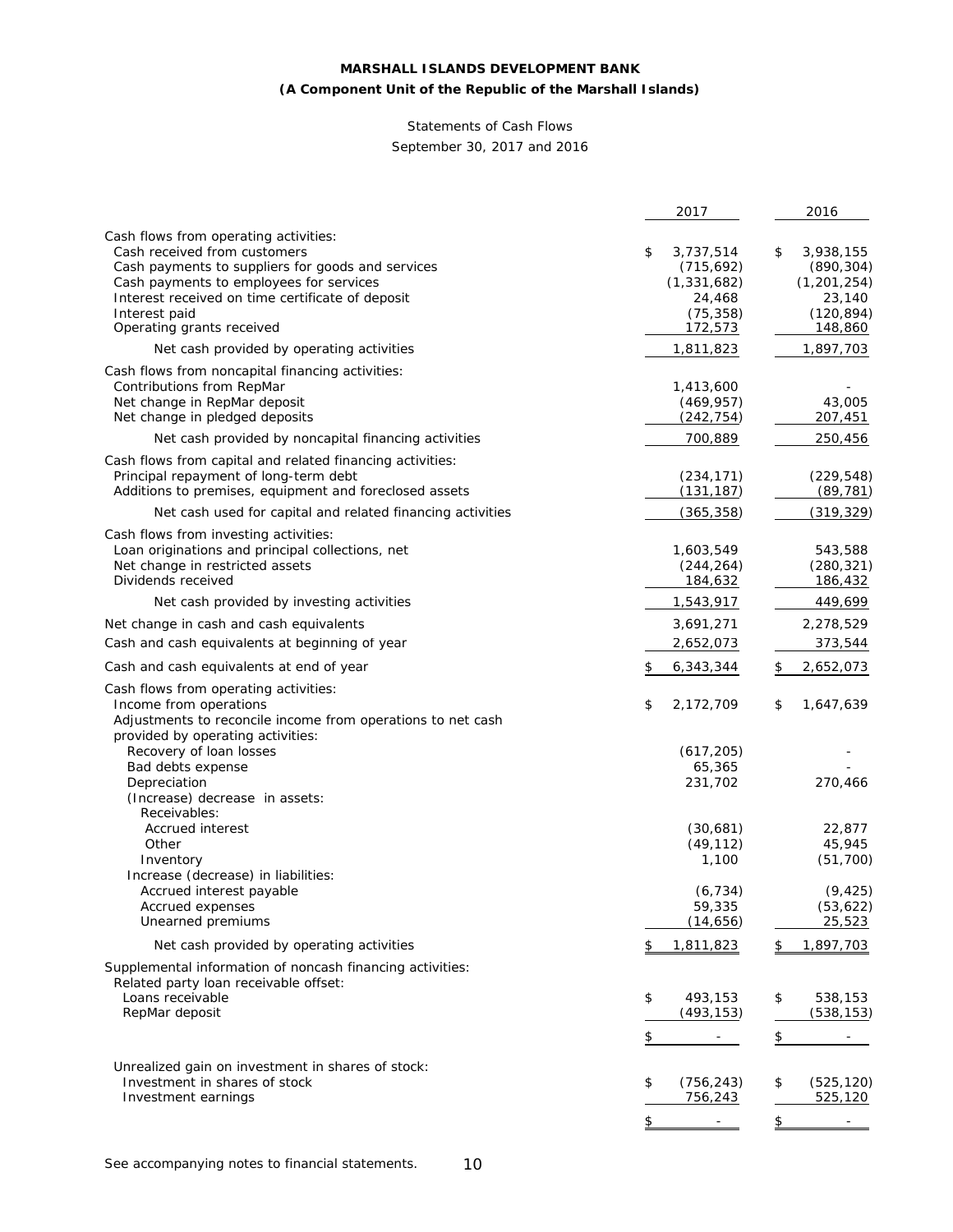Notes to Financial Statements September 30, 2017 and 2016

#### (1) Organization

The Marshall Islands Development Bank (MIDB), a component unit of the Republic of the Marshall Islands (RepMar), was incorporated under the laws of RepMar as a non-stock corporation pursuant to the Marshall Islands Development Bank Act of 1988 (Public Law 1988-1). MIDB was established to promote the development and expansion of the economy of the Marshall Islands in order to improve the standard of living of the people and is governed by a seven-member Board of Directors appointed by the Cabinet of RepMar. The primary activities of MIDB have been designed to strengthen the nation's economic base, increase employment and production, improve the standards of housing, promote exports, and reduce the country's dependence on imports and foreign aid through the approval of viable development loans. MIDB has received funds under Section 211 of the Compact of Free Association (the Compact), direct contributions from RepMar and funds from the U.S. Department of Agriculture (USDA) under the Rural Housing and Community Development Service Housing Preservation and Self-Help Housing Program Grants. MIDB also assumed the assets and liabilities of the former Marshall Islands Economic Development Loan Office, Inc.

MIDB's financial statements are incorporated into the financial statements of RepMar as a component unit.

#### (2) Summary of Significant Accounting Policies

MIDB follows the pronouncements of the Governmental Accounting Standards Board, which is the nationally accepted standard setting body for establishing accounting principles generally accepted in the United States of America (GAAP) for governmental entities.

GASB Statement No. 34, *Basic Financial Statements - and Management's Discussion and Analysis - for State and Local Governments*, as amended by GASB Statement No. 37, *Basic Financial Statements - and Management's Discussion and Analysis - for State and Local Governments: Omnibus*, GASB Statement No. 38, *Certain Financial Statement Note Disclosures*, and GASB Statement No. 61, *The Financial Reporting Entity: Omnibus - an amendment of GASB Statements No. 14 and 34*, establish financial reporting standards for governmental entities, which require that management's discussion and analysis of the financial activities be included with the basic financial statements and notes and modifies certain other financial statement disclosure requirements. In addition, GASB Statement No. 34 requires assets and liabilities of proprietary funds be presented in a classified format to distinguish between current and long-term assets and liabilities. MIDB is a governmentowned bank. Banks do not present a classified statement of net position because current assets are not matched with current liabilities. The statements of net position of MIDB present assets and liabilities in order of their relative liquidity, rather than in a classified format.

To conform to these requirements, equity is presented in the following net position categories:

- Net investment in capital assets capital assets, net of accumulated depreciation, plus construction or improvement of those assets.
- Restricted: Nonexpendable net position subject to externally imposed stipulations that requires MIDB to maintain such permanently. At September 30, 2017 and 2016, MIDB does not have nonexpendable net position. Expendable - net position whose use by MIDB is subject to externally imposed stipulations that can be fulfilled by actions of MIDB pursuant to those stipulations or that expire by the passage of time. As of September 30, 2017 and 2016, MIDB has expendable net position amounting to \$1,151,965 and \$907,701, respectively.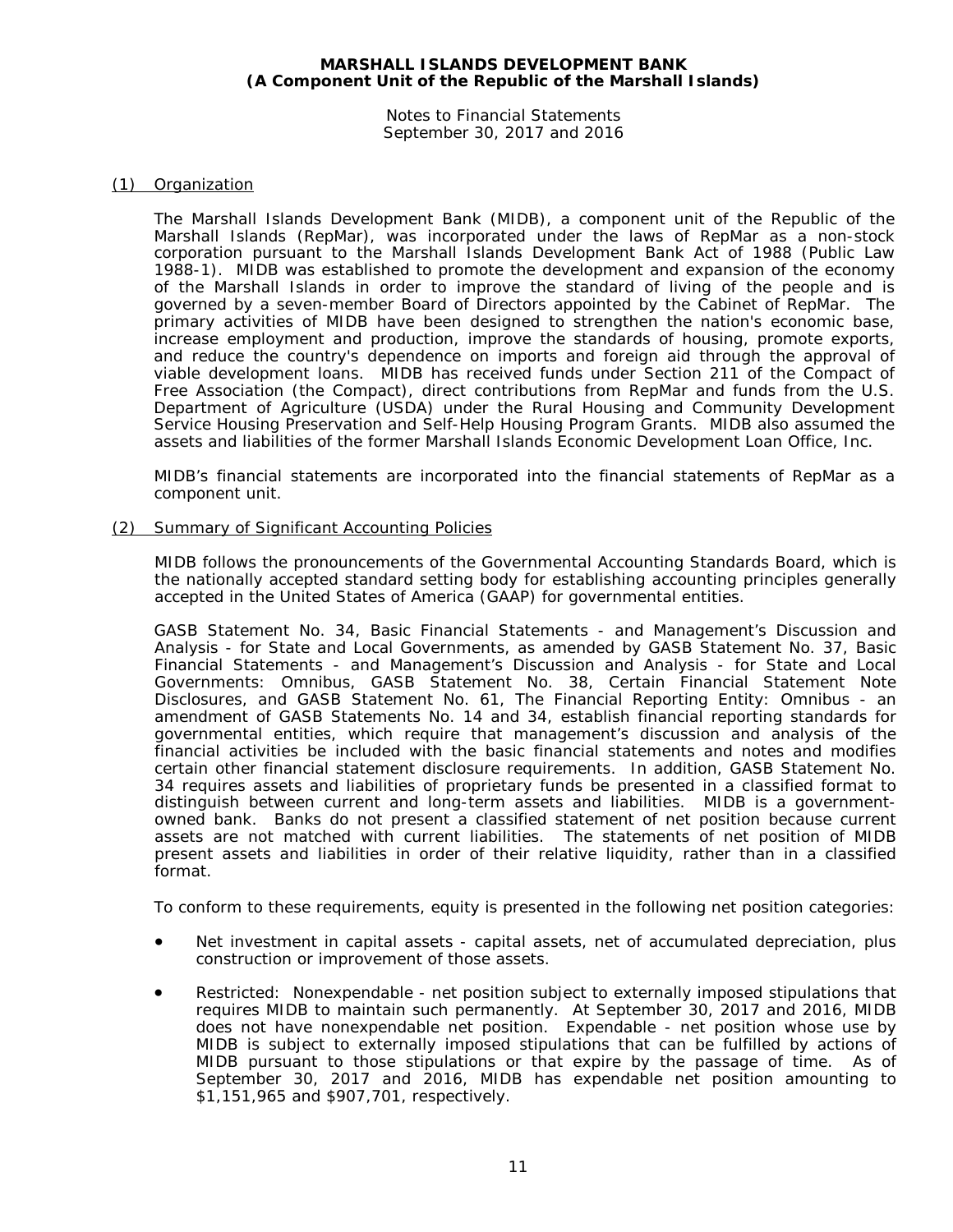Notes to Financial Statements September 30, 2017 and 2016

#### (2) Summary of Significant Accounting Policies, Continued

• Unrestricted - net position that is not subject to externally imposed stipulations. Unrestricted net position may be designated for specific purposes by action of management or the Board of Directors or may otherwise be limited by contractual agreements with outside parties.

#### Basis of Accounting

Proprietary funds are accounted for on a flow of economic resources measurement focus. With this measurement focus, all assets and deferred outflows of resources, and liabilities and deferred inflows of resources associated with the operation of the fund are included in the statements of net position. Proprietary fund operating statements present increases and decreases in net position. The accrual basis of accounting is utilized by proprietary funds. Under this method, revenues are recorded when earned and expenses are recorded at the time liabilities are incurred.

#### Classification of Revenues

MIDB has classified its revenues as either operating or nonoperating according to the following criteria:

- *Operating Revenues* Operating revenues include activities that have the characteristics of exchange transactions, such as (1) insurance premiums, loan fees and interest income on loans and Certificates of Deposit, (2) rental occupancy income associated with MIDB assets, and (3) USDA federal grant revenues.
- *Nonoperating Revenues* Nonoperating revenues include activities that have the characteristics of nonexchange transactions, such as gifts and contributions, and other revenue sources that are defined as nonoperating revenues by GASB Statement No. 9, *Reporting Cash Flows of Proprietary and Nonexpendable Trust Funds and Governmental Entities That Use Proprietary Fund Accounting*, and GASB Statement No. 34, such as RepMar appropriations and investment income.

#### Cash and Cash Equivalents and Time Certificates of Deposit

For purposes of the statements of net position and cash flows, cash and cash equivalents is defined as amounts in demand deposits as well as short-term investments maturing within three months of the date acquired. Deposits maintained in time certificates of deposit with original maturity dates greater than ninety days are separately classified.

Custodial credit risk is the risk that in the event of a bank failure, MIDB's deposits may not be returned to it. Such deposits are not covered by depository insurance and are either uncollateralized or collateralized with securities held by the pledging financial institution or held by the pledging financial institution but not in the depositor-government's name. MIDB does not have a deposit policy for custodial credit risk.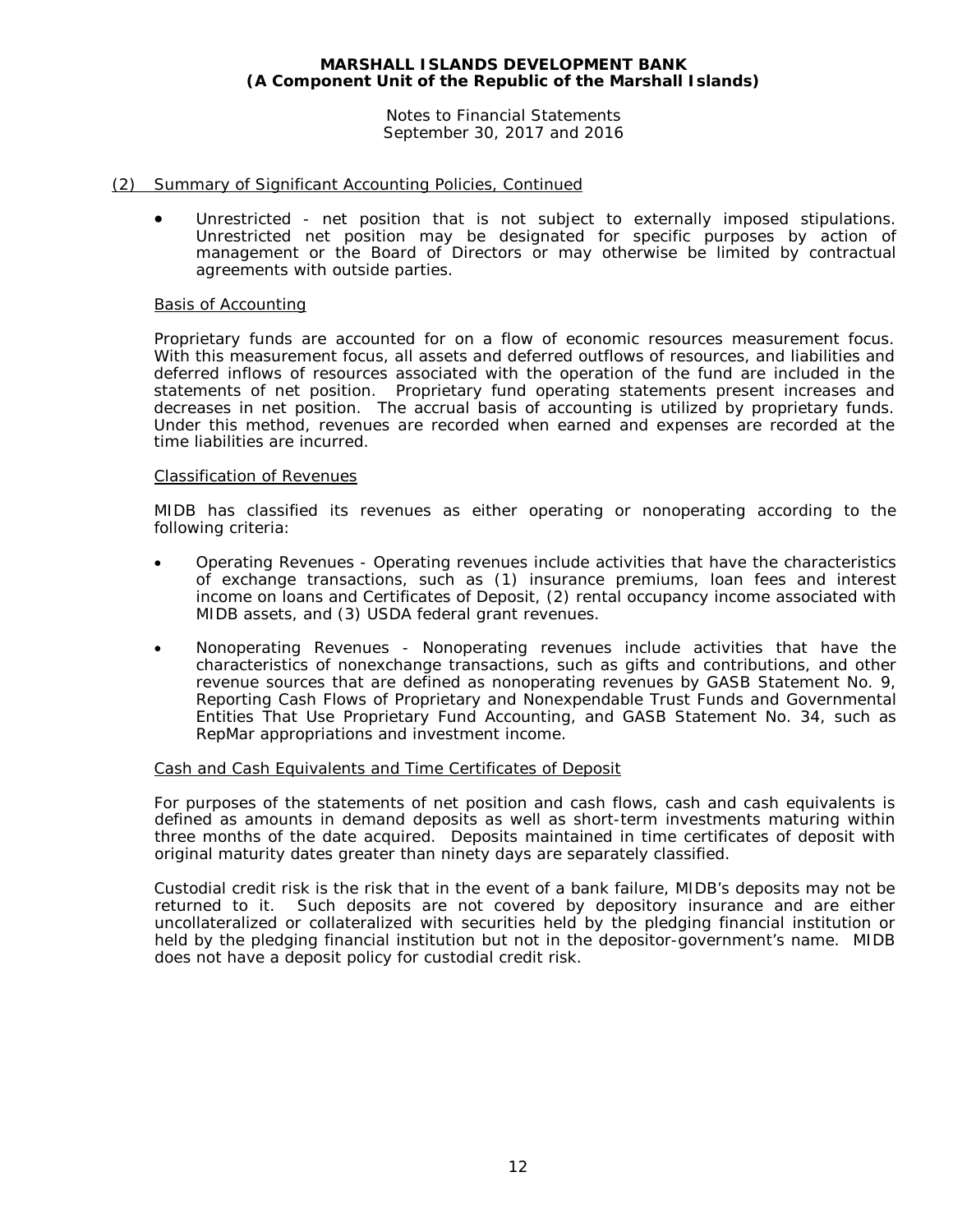Notes to Financial Statements September 30, 2017 and 2016

### (2) Summary of Significant Accounting Policies, Continued

#### Cash and Cash Equivalents and Time Certificates of Deposit, Continued

As of September 30, 2017 and 2016, the carrying amounts of cash and cash equivalents and time certificates of deposit are \$7,495,309 and \$3,559,774, respectively, and the corresponding bank balances are \$7,674,806 and \$3,801,788, respectively. Of the bank balances, \$740,273 and \$751,530, respectively, are maintained in a financial institution subject to Federal Deposit Insurance Corporation (FDIC) insurance. The remaining amounts of \$6,934,533 and \$3,050,258, respectively, are maintained in a financial institution not subject to depository insurance. As of September 30, 2017 and 2016, bank deposits in the amount of \$250,000 were FDIC insured. MIDB does not require collateralization of its cash deposits; therefore, deposit levels in excess of FDIC insurance coverage are uncollateralized. Accordingly, these deposits are exposed to custodial credit risk.

#### Investments

Investments and related investment earnings are reported at fair value. Fair value is the price that would be received to sell an asset or paid to transfer a liability (i.e., the exit price) in an orderly transaction between market participants at the date as of which the fair value of an asset or liability is determined.

Equity investments in the common stock of Marshall Islands Holdings, Inc. and Marshall Islands Service Corporation (investees) are stated at the Net Asset Value (NAV). The NAV is used as a practical expedient to estimate fair value. The NAV is determined based on the total shareholders' equities reported by the respective investees.

#### Loans Receivable, Interest Receivable and Allowances for Losses

Loans and interest receivables are due from customers, both individuals and businesses, located within the Republic of the Marshall Islands and are stated at the unpaid principal balances adjusted for charge-offs less the allowances for losses, and unearned insurance premiums. Interest on loans is calculated using the simple interest method on daily balances of the principal amount outstanding. Loans are not carried at fair value because they do not meet the definition of an investment under GASB Statement No. 72.

The allowances for loan losses and interest receivable losses are established through a provision for losses charged to expense. Loans and interest receivables are charged against the allowance for losses when management believes that collection is unlikely. The allowance is an amount that management believes will be adequate to absorb possible losses on existing loans and interest receivables that may be uncollectible, based on evaluations of the collectability and prior loan loss experience. The evaluations take into consideration such factors as changes in the nature and volume of the loan portfolio, overall portfolio quality, review of specific problem loans and current economic conditions that may affect the borrowers' ability to pay.

#### Other Receivables

Other receivables are due from government agencies, businesses and individuals located within the Republic of the Marshall Islands and are interest-free and uncollateralized. The allowance for uncollectible accounts is stated at an amount which management believes will be adequate to absorb possible losses on accounts receivable that may become uncollectible based on evaluations of the collectability of these accounts and prior collection experience. Management determines the adequacy of the allowance for uncollectible accounts based upon review of the aged accounts receivable. The allowance is established through a provision for bad debts charged to expense.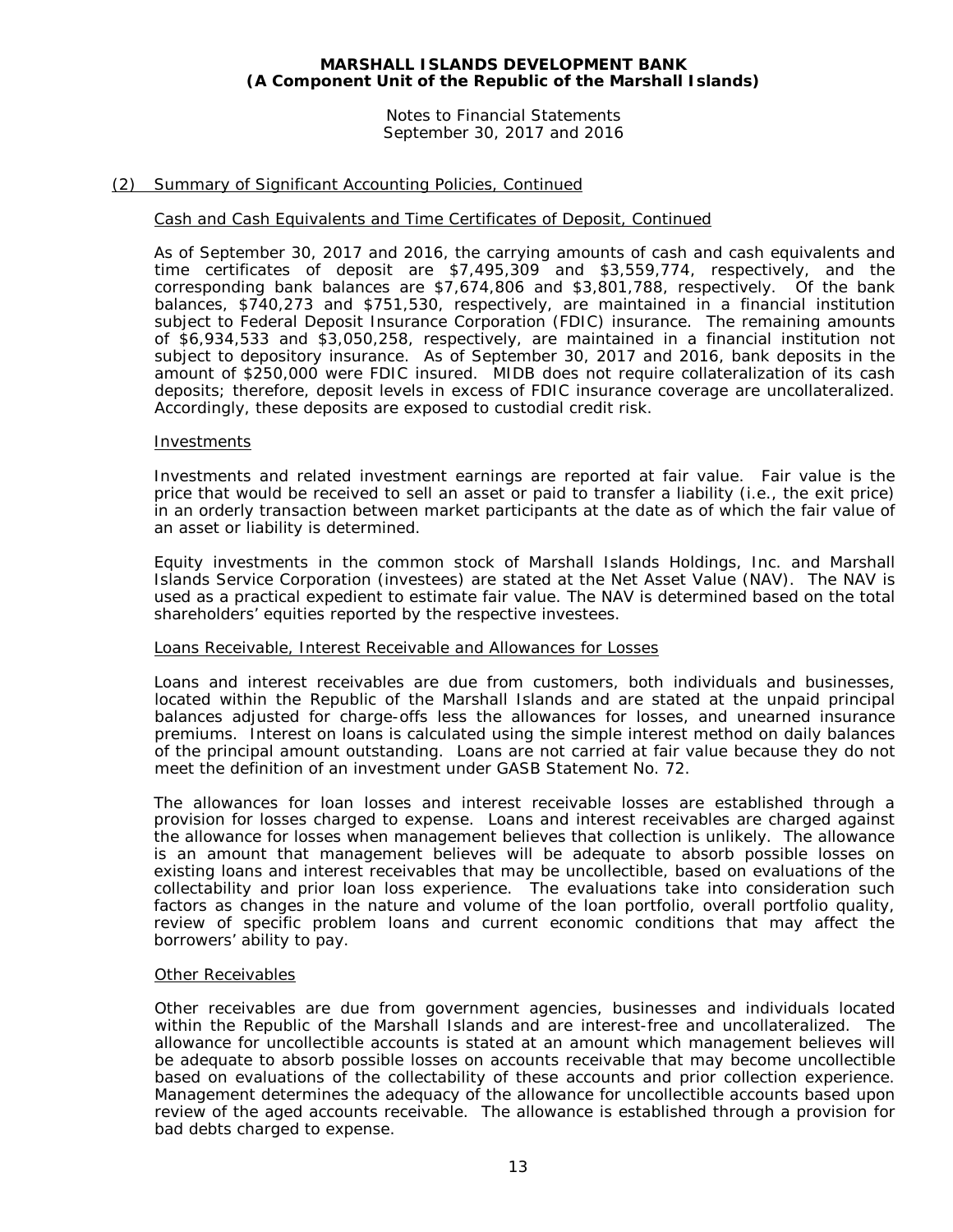Notes to Financial Statements September 30, 2017 and 2016

#### (2) Summary of Significant Accounting Policies, Continued

#### Premises and Equipment

Premises and equipment with a cost that equals or exceeds \$500 are capitalized. Such assets are carried at cost less accumulated depreciation. Depreciation is calculated using the straight-line method based on the estimated useful lives of the respective assets. The estimated useful lives of these assets are as follows:

| Building and houses | $5 - 15$ years |
|---------------------|----------------|
| Computer systems    | 5 years        |
| Motor vehicles      | 3 years        |
| Office furniture    | 5 years        |
| Office equipment    | 5 years        |

#### Foreclosed Assets

Assets acquired through, or in lien of, loan foreclosures are held for sale and are initially recorded at the lower of loan carrying amount or fair value at the date of foreclosure, establishing a new cost basis. Subsequent to foreclosure, valuations are periodically performed by management and the assets are carried at the lower of the carrying amount or fair value less cost to sell. Revenue and expenses from operations and changes in the valuation allowance are included in net expenses from foreclosed assets.

#### Deferred Outflows of Resources

In addition to assets, the statement of net position will sometimes report a separate section for deferred outflows of resources. This separate financial statement element represents a consumption of net position that applies to a future period and so will not be recognized as an outflow of resources (deduction of net position) until then. MIDB has no items that qualify for reporting in this category.

#### Deferred Inflows of Resources

In addition to liabilities, the statement of net position will sometimes report a separate section for deferred inflows of resources. This separate financial statement element represents an acquisition of net position that applies to a future period and so will not be recognized as an inflow of resources (additions to net position) until then. MIDB has no items that qualify for reporting in this category.

#### **Taxes**

Corporate profits are not subject to income tax in the Republic of the Marshall Islands. The Government of the Republic of the Marshall Islands imposes a gross revenue tax of 3% on revenues. MIDB is specifically exempt from gross revenue tax pursuant to Section 817 of Public Law 1988-1.

#### Recognition of Premium Revenues

Loan insurance premiums are generally recognized as revenue on a pro rata basis up to a maximum of three-year term. The portion of premiums that will be earned in the future is deferred and reported as unearned premiums.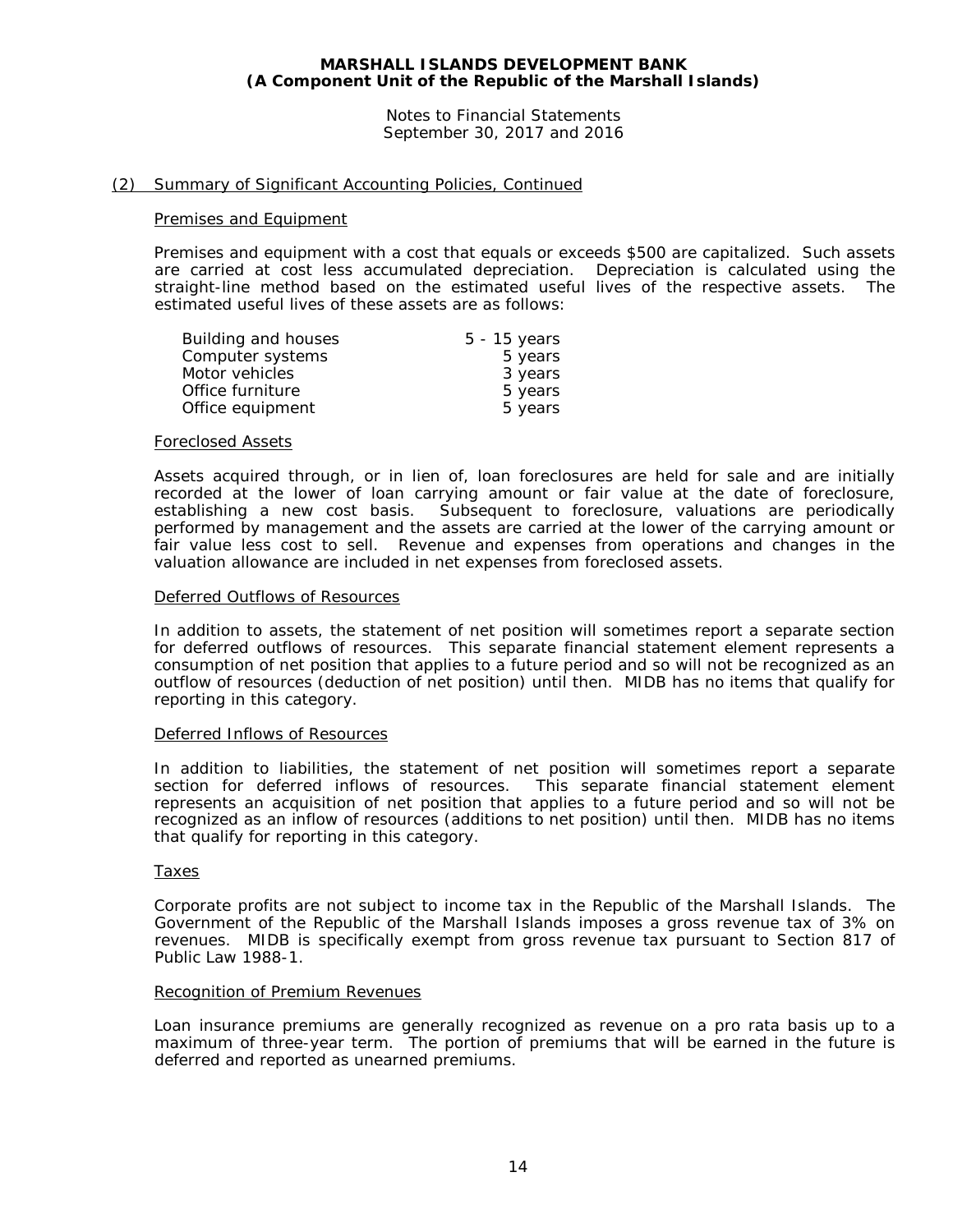Notes to Financial Statements September 30, 2017 and 2016

### (2) Summary of Significant Accounting Policies, Continued

#### New Accounting Standards

During the year ended September 30, 2017, MIDB implemented the following pronouncements:

- GASB Statement No. 73, *Accounting and Financial Reporting for Pensions and Related Assets That Are Not Within the Scope of GASB Statement No. 68, and Amendments to Certain Provisions of GASB Statements No. 67 and No. 68*, which aligns the reporting requirements for pensions and pension plans not covered in GASB Statements No. 67 and No. 68 with the reporting requirements in Statement No. 68.
- GASB Statement No. 74, *Financial Reporting for Postemployment Benefit Plans Other Than Pension Plans*, which replaces Statements No. 43, *Financial Reporting for Postemployment Benefit Plans Other Than Pension Plans*, as amended, and No. 57, *OPEB Measurements by Agent Employers and Agent Multiple-Employer Plans*, and addresses financial reporting requirements for governments whose employees are provided with postemployment benefits other than pensions (other postemployment benefits or OPEB).
- GASB Statement No. 77, *Tax Abatement Disclosures*, which requires governments that enter into tax abatement agreements to disclose certain information about the agreements.
- GASB Statement No. 78, *Pensions Provided through Certain Multiple-Employer Defined Benefit Pension Plans*, which addresses a practice issue regarding the scope and applicability of Statement No. 68, *Accounting and Financial Reporting for Pensions*.
- GASB Statement No. 80, *Blending Requirements for Certain Component Units - an amendment of GASB Statement No. 14*, which improves financial reporting by clarifying the financial statement presentation requirements for certain component units.
- GASB Statement No. 82, *Pension Issues - an amendment of GASB Statements No. 67, No. 68, and No. 73*, which addresses issues regarding (1) the presentation of payrollrelated measures in required supplementary information, (2) the selection of assumptions and the treatment of deviations from the guidance in an Actuarial Standard of Practice for financial reporting purposes, and (3) the classification of payments made by employers to satisfy employee (plan member) contribution requirements.

The implementation of these statements did not have a material effect on the accompanying financial statements.

In June 2015, GASB issued Statement No. 75, *Accounting and Financial Reporting for Postemployment Benefits Other Than Pensions*, which replaces the requirements of Statements No. 45, *Accounting and Financial Reporting by Employers for Postemployment Benefits Other Than Pensions*, as amended, and No. 57, *OPEB Measurements by Agent Employers and Agent Multiple-Employer Plans*, and provides guidance on reporting by governments that provide OPEB to their employees and for governments that finance OPEB for employees of other governments. The provisions in Statement No. 75 are effective for fiscal years beginning after June 15, 2017. Management does not believe that the implementation of this statement will have a material effect on the financial statements.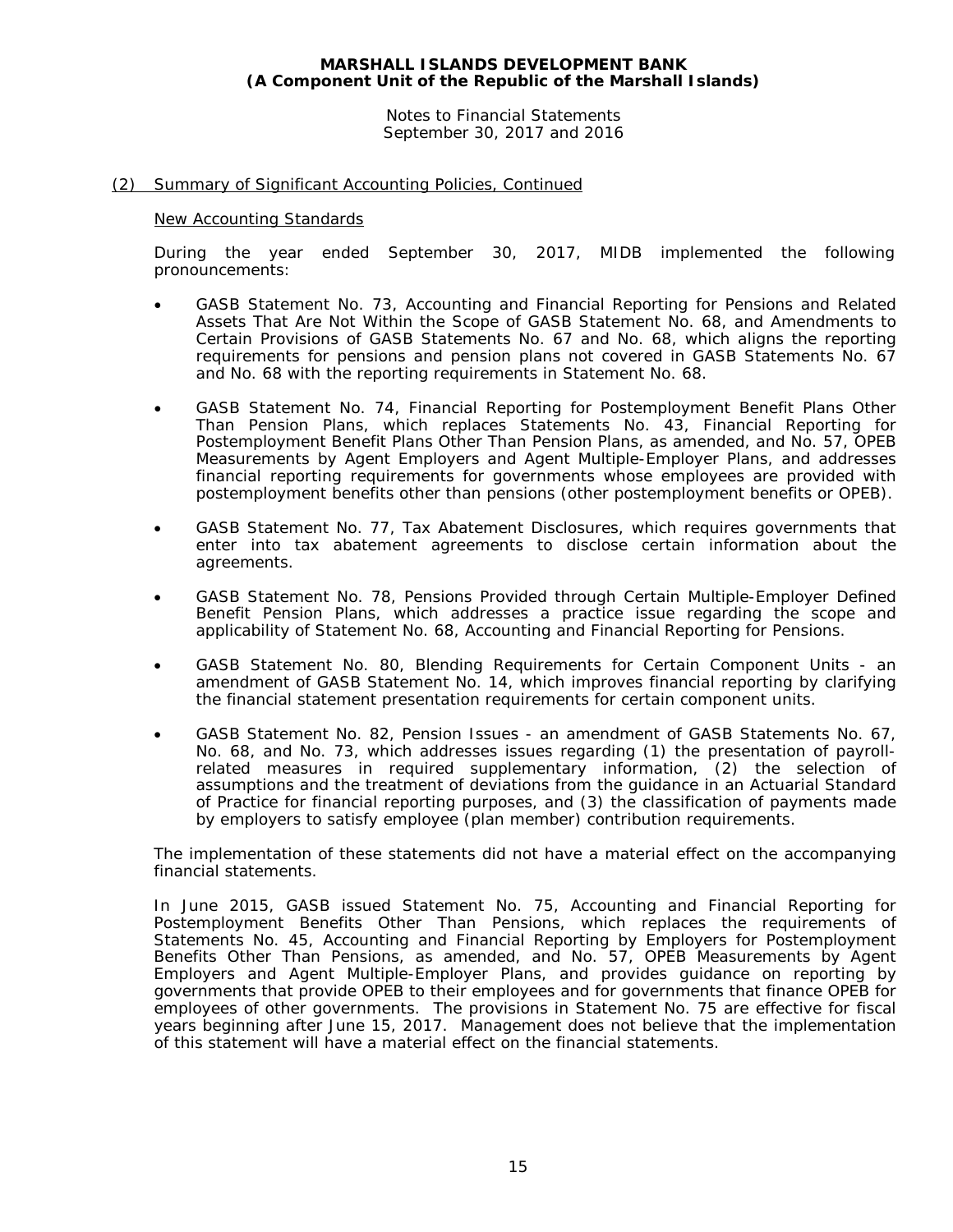Notes to Financial Statements September 30, 2017 and 2016

#### (2) Summary of Significant Accounting Policies, Continued

#### New Accounting Standards, Continued

In March 2016, GASB issued Statement No. 81, *Irrevocable Split-Interest Agreements*, which improves accounting and financial reporting for irrevocable split-interest agreements by providing recognition and measurement guidance for situations in which a government is a beneficiary of the agreement. The provisions in Statement No. 81 are effective for fiscal years beginning after December 15, 2016. Management does not believe that the implementation of this statement will have a material effect on the financial statements.

In November 2016, GASB issued Statement No. 83, *Certain Asset Retirement Obligations*, which addresses accounting and financial reporting for certain asset retirement obligations (AROs) associated with the retirement of a tangible capital asset. The provisions in Statement No. 83 are effective for fiscal years beginning after June 15, 2018. Management does not believe that the implementation of this statement will have a material effect on the financial statements.

In January 2017, GASB issued Statement No. 84, *Fiduciary Activities*, which establishes criteria for identifying fiduciary activities of all state and local governments. The provisions in statement No. 84 are effective for fiscal years beginning after December 15, 2018. Management does not believe that the implementation of this statement will have a material effect on the financial statements.

In March 2017, GASB issued Statement No. 85, *Omnibus 2017*, which addresses practice issues that have been identified during implementation and application of certain GASB Statements including issues related to blending component units, goodwill, fair value measurement and application, and postemployment benefits (pensions and other postemployment benefits). The provisions in Statement No. 85 are effective for fiscal years beginning after June 15, 2017. Management does not believe that the implementation of this statement will have a material effect on the financial statements.

In May 2017, GASB issued Statement No. 86, *Certain Debt Extinguishment Issues*, which improves consistency in accounting and financial reporting for in-substance defeasance of debt. The provisions in Statement No 86 are effective for fiscal years beginning after June 15, 2017. Management does not believe that the implementation of this statement will have a material effect on the financial statements.

In June 2017, GASB issued Statement No. 87, *Leases*, which establishes a single model for lease accounting based on the foundational principle that leases are financings of the right to use an underlying asset. The provisions in Statement No. 87 are effective for fiscal years beginning after December 15, 2019. Management has yet to determine whether the implementation of this statement will have a material effect on the financial statements.

#### **Estimates**

The preparation of financial statements in accordance with GAAP requires management to make estimates and assumptions that affect the reported amounts of assets and deferred outflows of resources, liabilities and deferred inflows of resources, and disclosures of contingent assets and liabilities at the date of the financial statements and the reported amounts of revenues and expenses during the reporting period. Actual results could differ from those estimates. Material estimates that are particularly susceptible to significant change in the near term relate to the determination of the allowance for loan losses and valuation of foreclosed assets.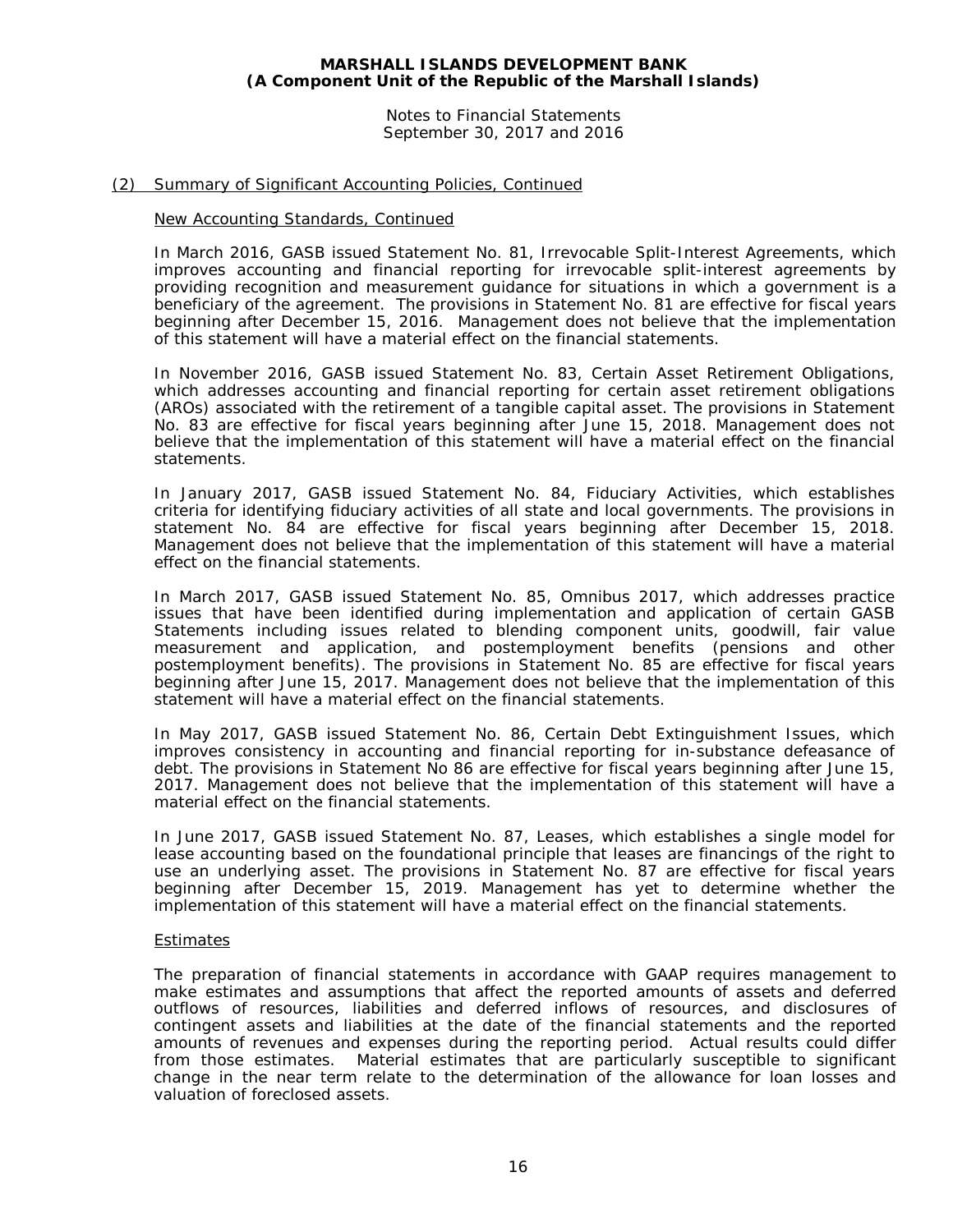Notes to Financial Statements September 30, 2017 and 2016

#### (3) Investments

A summary of MIDB's investments as of September 30, 2017 and 2016 that are valued using the Net Asset Value (NAV) per share is as follows:

|                                                                         | 2017                  | 2016                   |
|-------------------------------------------------------------------------|-----------------------|------------------------|
| Marshall Islands Holdings, Inc.<br>Marshall Islands Service Corporation | \$7.152.116<br>44.460 | \$ 6,397,763<br>42.570 |
|                                                                         | \$ 7.196.576          | \$ 6,440,333           |

The investment in Marshall Islands Holdings, Inc. (MIHI) comprises of 16% and 15%, respectively, of the outstanding shares as of September 30, 2017 and 2016. MIHI engages in all aspects of holding company activities in the Marshall Islands and is the sole shareholder of Bank of Marshall Islands (BOMI). In addition, the investment in Marshall Islands Service Corporation (MISC), an affiliate of BOMI, comprises of less than 1% of the outstanding shares as of September 30, 2017 and 2016. During the years ended September 30, 2017 and 2016, related dividend income was \$184,632 and \$186,432, respectively.

#### (4) Loans Receivable

Loans receivable as of September 30, 2017 and 2016 are summarized as follows:

|                                                                                | 2017                                      | 2016                                      |
|--------------------------------------------------------------------------------|-------------------------------------------|-------------------------------------------|
| Loans receivable<br>Less: unearned premiums<br>Less: allowance for loan losses | \$24,166,207<br>(327, 584)<br>(4.709.817) | \$24,533,569<br>(342, 240)<br>(4,090,835) |
|                                                                                | \$19,128,806                              | \$20,100,494                              |

An analysis of the change in the allowance for loan losses during the years ended September 30, 2017 and 2016 is as follows:

|                                                                                                                   | 2017                                          | 2016                                   |
|-------------------------------------------------------------------------------------------------------------------|-----------------------------------------------|----------------------------------------|
| Beginning balance<br>Reinstated loans which were subsequently collected<br>Recovery of Ioan losses<br>Charge-offs | 4,090,835<br>1,237,047<br>(617, 205)<br>(860) | \$2,261,649<br>2,033,975<br>(204, 789) |
| Ending balance                                                                                                    | 4,709,817                                     | 4.090.835                              |

The loan portfolio is comprised of consumer, housing and business loans. The majority of the 2017 and 2016 loan portfolio is unsecured, while the remaining portion is secured by various forms of collateral. Additionally, these loans are normally cosigned by third parties. The basis for expected repayment of a majority of the consumer loans and housing loans is the continued employment of the borrower and allotment agreements between MIDB and the borrower's employer. All loans are at fixed rates ranging from 4.0% - 8.5% for business loans, 6.0% - 8.5% for housing loans, and 8.5% - 14.0% for consumer loans.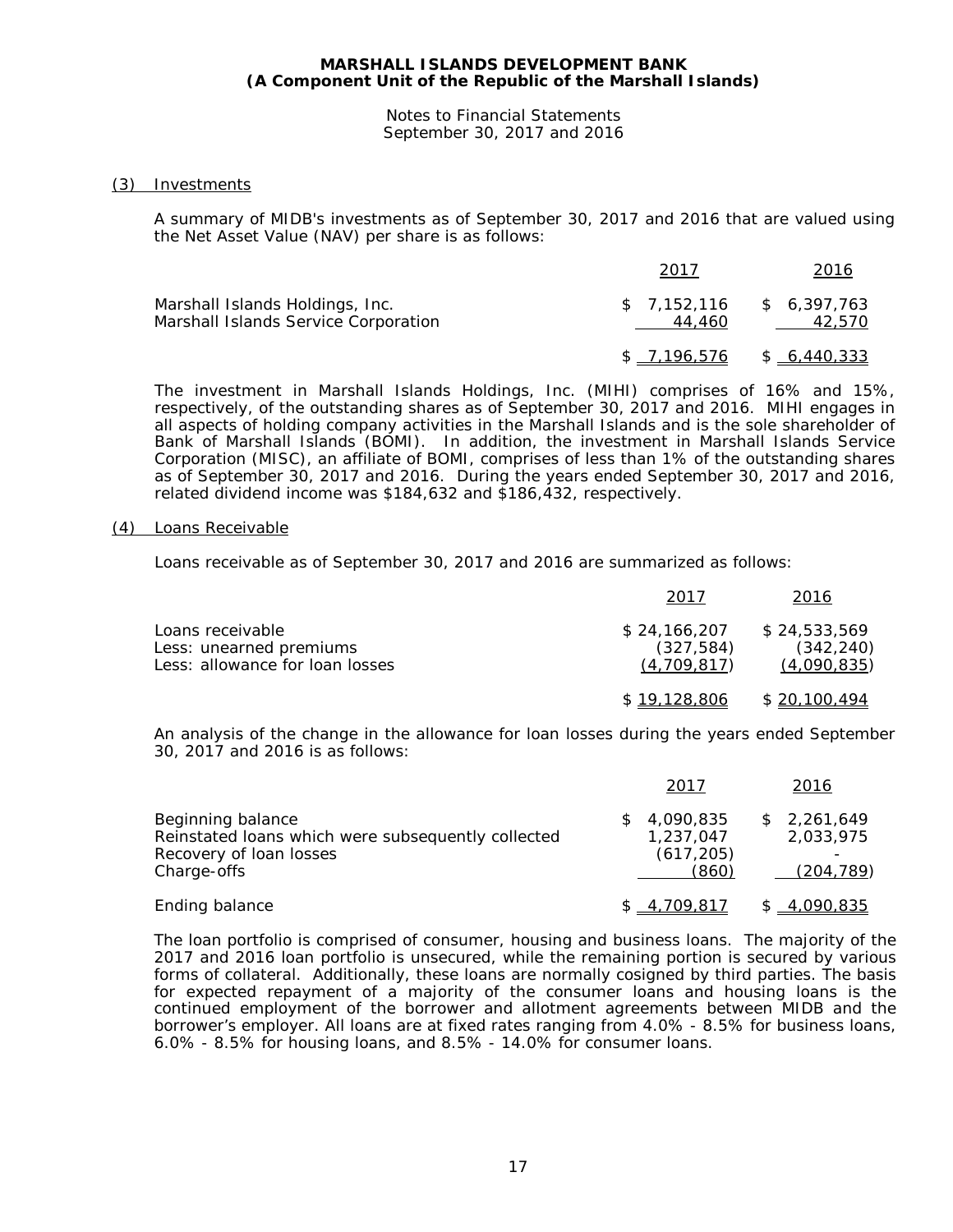Notes to Financial Statements September 30, 2017 and 2016

### (5) Accrued Interest Receivable

Accrued interest receivable as of September 30, 2017 and 2016 is summarized as follows:

|                                       | 2017      | 2016      |
|---------------------------------------|-----------|-----------|
| Republic of the Marshall Islands      | 92,340    | 93,860    |
| Investment Development Fund           | 37,161    | 32,729    |
| Gross accrued interest receivable     | 129,501   | 126,589   |
| Less: allowance for doubtful interest | (45, 275) | (73, 044) |
|                                       | 84.226    | 53.545    |

An analysis of the change in the allowance for interest receivable during the years ended September 30, 2017 and 2016 is as follows:

|                                  | 2017                | 2016   |
|----------------------------------|---------------------|--------|
| Beginning balance<br>Charge-offs | 73.044<br>(27, 769) | 73,044 |
| Ending balance                   | 45.275              | 73.044 |

#### (6) Other Receivables

Other receivables as of September 30, 2017 and 2016, are as follows:

|                                      | 2017                  | 2016                  |
|--------------------------------------|-----------------------|-----------------------|
| Rental<br>Other                      | \$499,684<br>123,751  | \$483,292<br>91,029   |
| Allowance for uncollectible accounts | 623,435<br>(466, 610) | 574,321<br>(401, 244) |
|                                      | \$156,825             | \$173,077             |

#### (7) Restricted Deposits

MIDB maintains a savings deposit as of September 30, 2017 and 2016 in the amount of \$594,862 and \$582,002, respectively, which is restricted to collateralize loans funded by Rural Housing Service (RHS). The Memorandum of Understanding signed with the RHS requires MIDB to create and maintain an escrow account with an initial deposit of \$500,000. If the account falls below \$500,000, MIDB shall deposit in the escrow account 5% of all RHS loans issued until such time that the account has reached \$500,000. MIDB also maintains a time certificate of deposit as of September 30, 2017 and 2016 with an affiliated bank in the amount of \$557,103 and \$325,699, respectively, which is restricted to collateralize a loan payable by Tobolar Copra Processing Authority.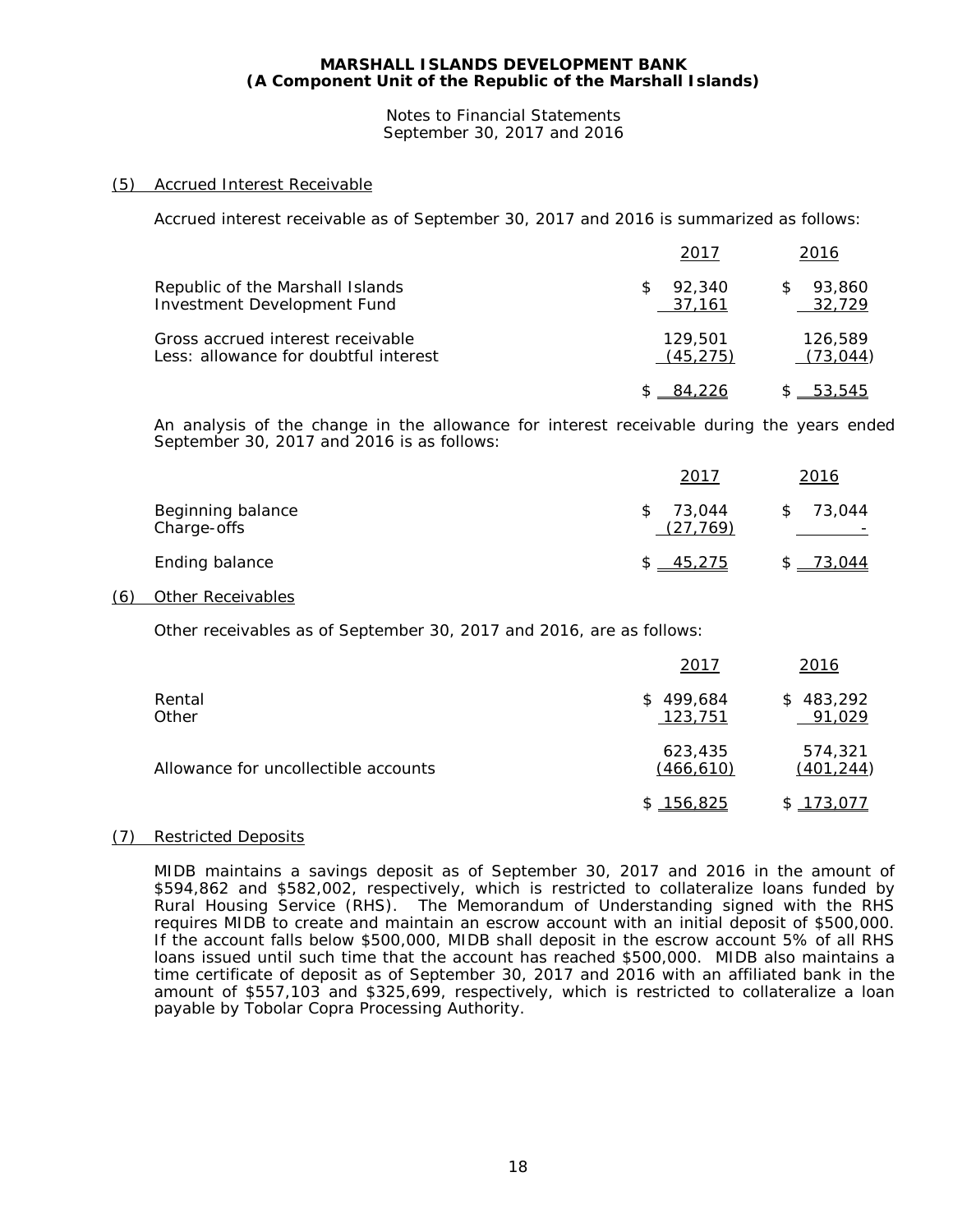Notes to Financial Statements September 30, 2017 and 2016

#### (8) Premises and Equipment

Capital asset activity for the years ended September 30, 2017 and 2016 is as follows:

|                                    | 2017                     |    |                      |    |                         |                          |
|------------------------------------|--------------------------|----|----------------------|----|-------------------------|--------------------------|
|                                    | October 1.<br>2016       |    | Additions            |    | Deletions/<br>Transfers | September 30,<br>2017    |
| Building and houses                | \$2.691.595              | \$ | 31,348               | \$ |                         | 2.722.943<br>\$          |
| Computer systems<br>Motor vehicles | 281,858<br>302.826       |    | 2.810<br>51,845      |    |                         | 284,668<br>354.671       |
| Office furniture                   | 59.194                   |    | 3,305                |    |                         | 62,499                   |
| Office equipment                   | 428,321                  |    | 6,149                |    |                         | 434,470                  |
| Less accumulated depreciation      | 3,763,794<br>(3,092,967) |    | 95,457<br>(231,702)  |    |                         | 3,859,251<br>(3,324,669) |
| <b>Construction Materials</b>      | 670,827<br>48,110        |    | (136, 245)<br>55,020 |    | (19, 290)               | 534,582<br>83,840        |
|                                    | $$ -718.937$             |    | \$ (81.225)          |    | \$(19.290)              | \$618.422                |

|                               |                    | 2016             |                                |                       |
|-------------------------------|--------------------|------------------|--------------------------------|-----------------------|
|                               | October 1,<br>2015 | Additions        | Deletions/<br><b>Transfers</b> | September 30,<br>2016 |
| Building and houses           | \$2.663.256        | \$<br>5,641      | \$22,698                       | \$2.691.595           |
| Computer systems              | 274,211            | 7,647            |                                | 281,858               |
| Motor vehicles                | 239.526            | 63,300           |                                | 302.826               |
| Office furniture              | 58,599             | 595              |                                | 59.194                |
| Office equipment              | 415,723            | 12,598           |                                | 428,321               |
|                               | 3,651,315          | 89,781           | 22.698                         | 3,763,794             |
| Less accumulated depreciation | <u>(2,822,501)</u> | <u>(270,466)</u> |                                | <u>(3,092,967)</u>    |
|                               | 828,814            | (180, 685)       | 22,698                         | 670,827               |
| <b>Construction Materials</b> | 70,808             |                  | (22, 698)                      | 48,110                |
|                               | 899,622<br>S.      | \$ (180.685)     | \$.                            | 718.937<br>S.         |

#### (9) Foreclosed Assets

Foreclosed assets are presented net of an allowance for losses. Foreclosed assets as of September 30, 2017 and 2016 are summarized as follows:

|                                           | 201.                 | 2016                   |
|-------------------------------------------|----------------------|------------------------|
| Foreclosed assets<br>Allowance for losses | 350,000<br>(350,000) | \$350,000<br>(350,000) |
|                                           | $S \qquad -$         |                        |

#### (10) Investment in Property

In April 2005, MIDB purchased property for \$139,000, with the ultimate intention of selling the property. The property is currently being leased to tenants. Depreciation is recognized by use of an estimated 10-year life and by the straight line method. As of September 30, 2017 and 2016, the property has been fully depreciated and is presented net of accumulated depreciation of \$139,000.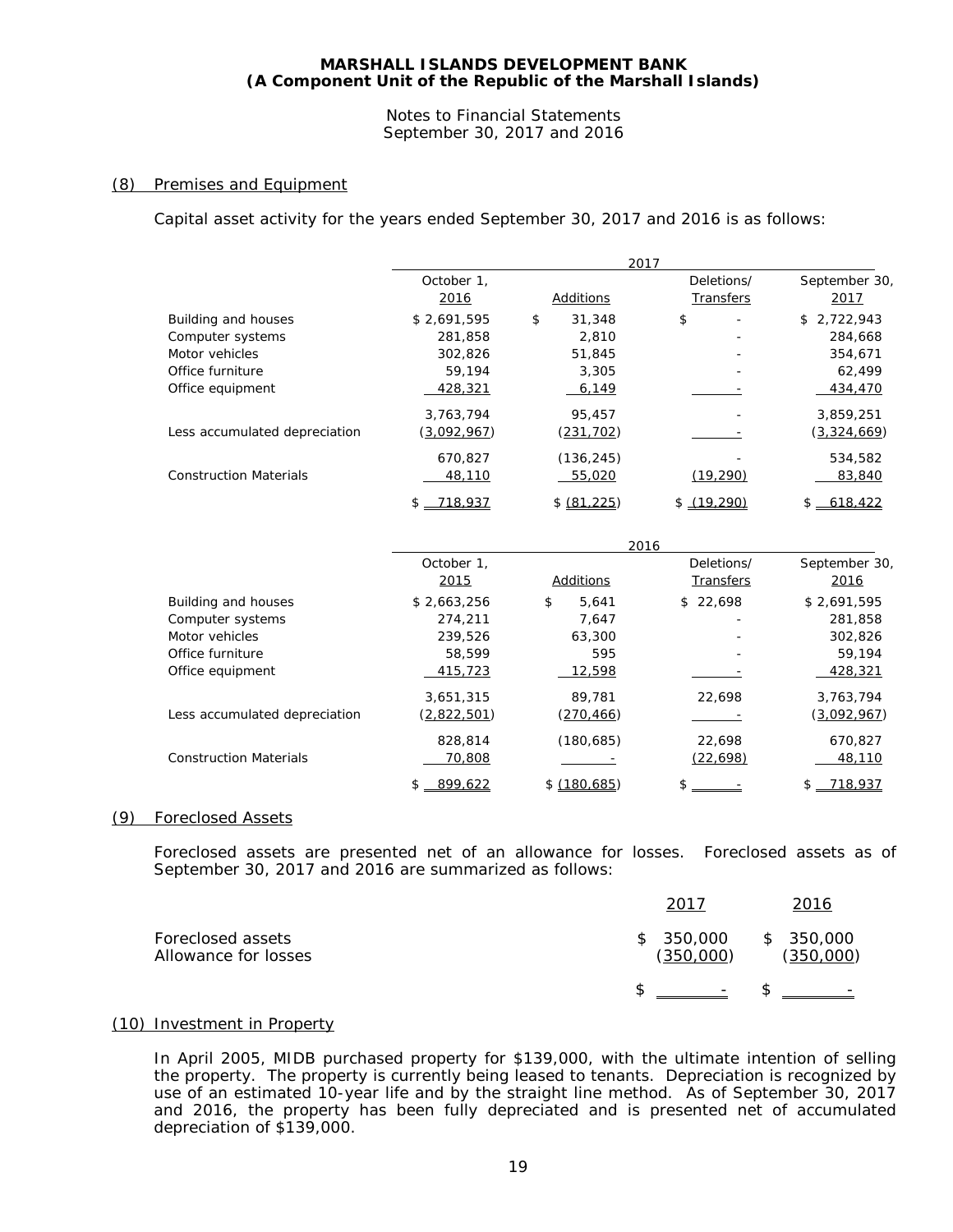Notes to Financial Statements September 30, 2017 and 2016

#### (11) Note Payable

MIDB has a note payable to an affiliate bank in the amount of \$1,090,500, dated September 22, 2015, interest at 6.5% per annum, due in monthly installments of principal and interest of \$25,265 through November 30, 2019, collateralized by a time certificate of deposit and an assignment of loans receivable. This loan was a restructure of the \$2,000,000 and \$1,000,000 prior year loans. As of September 30, 2017 and 2016, the balance outstanding is \$603,070 and \$837,241, respectively.

Annual debt service requirements to maturity for principal and interest are as follows:

| Year ending<br>September 30, | Principal                      | Interest                 | Total                          |
|------------------------------|--------------------------------|--------------------------|--------------------------------|
| 2018<br>2019<br>2020         | \$295,449<br>291,777<br>15,844 | \$32,996<br>11,403<br>85 | \$328,445<br>303,180<br>15,929 |
|                              | 603,070                        | -44.484                  | 647.554                        |

Long-term debt changes during the years ended September 30, 2017 and 2016 are as follows:

|                       | Balance     |           |                   | Balance       | Due Within |
|-----------------------|-------------|-----------|-------------------|---------------|------------|
|                       | October 1   | Additions | <b>Reductions</b> | September 30, | One Year   |
| 2017:<br>Note payable | \$837,241   |           | (234, 171)        | 603,070<br>\$ | 295,449    |
| 2016:<br>Note payable | \$1,066,789 |           | (229, 548)        | \$837,241     | 256,118    |

# (12) Related Party Transactions

MIDB is a component unit of RepMar and is therefore affiliated with all RepMar-owned and affiliated entities, including Air Marshall Islands, Inc. (AMI) and Tobolar Copra Processing Authority.

In 2013, MIDB entered into a loan with AMI whereby MIDB loaned AMI \$2,500,000 for the purpose of funding operations. In 2015, the Board approved the charge-off of the entire loan in the amount of \$2,376,134. Accordingly, pursuant to Cabinet Minute C.M. 064 (2015), MIDB commenced withdrawal of funds from the RepMar deposit as a partial settlement. Total related payments through withdrawals during the years ended September 30, 2017 and 2016 were \$493,153 and \$538,153, respectively.

As of September 30, 2017 and 2016, MIDB has deposits with an affiliate bank of \$6,934,533 and \$3,050,258, respectively. The deposits accrue interest at rates of 0.25% to 2.0% per annum. Interest earned for the years ended September 30, 2017 and 2016 was \$24,468 and \$23,140, respectively.

As of September 30, 2017 and 2016, MIDB employees have outstanding loans of \$807,640 and \$773,236, respectively. In addition, the directors of MIDB have outstanding loans as of September 30, 2017 and 2016, of \$323,546 and \$255,094, respectively. All loans were made at normal commercial terms and conditions.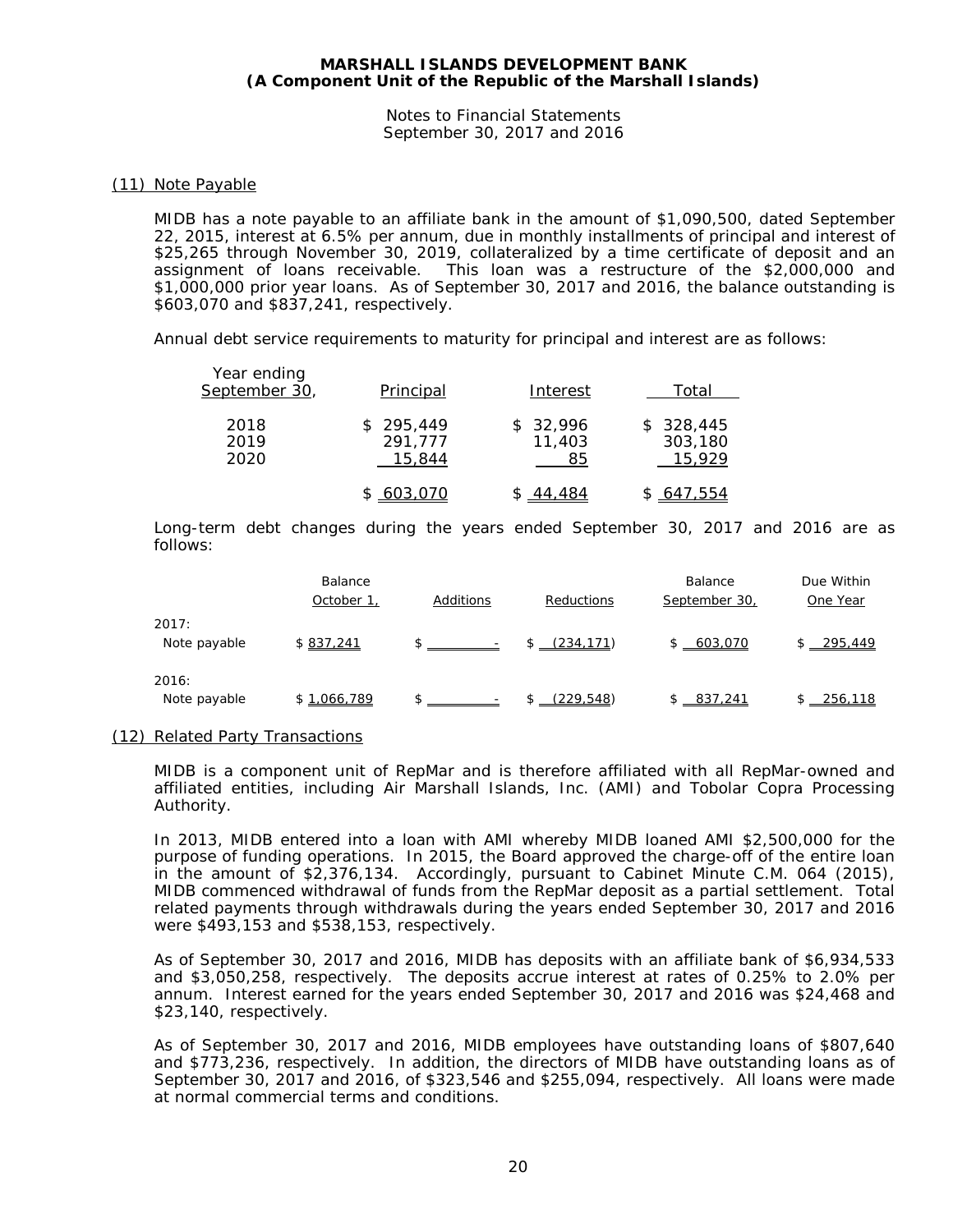Notes to Financial Statements September 30, 2017 and 2016

#### (12) Related Party Transactions, Continued

As of September 30, 2017 and 2016, MIDB has an outstanding certificate of deposit of \$120,301 and \$590,258, respectively, payable to RepMar. The deposit is for a fifteen-year term and accrues interest at 4% per annum. This deposit is withdrawable in full or in part before maturity date with the consent of MIDB. As of September 30, 2017 and 2016, interest payable relating to this deposit amounted to \$4,245 and \$10,979, respectively, and is included within the statements of net position as accrued interest payable.

Movements in the outstanding RepMar certificate of deposit during the years ended September 30, 2017 and 2016 are as follows:

|                | Balance     |              |               | Balance       |
|----------------|-------------|--------------|---------------|---------------|
|                | October 1   | Additions    | Reductions    | September 30, |
| 2017:          |             |              |               |               |
| RepMar deposit | \$590.258   | 23.196<br>S. | \$ (493, 153) | \$120.301     |
| 2016:          |             |              |               |               |
| RepMar deposit | \$1,085,406 | 43,005       | \$ (538, 153) | \$590,258     |

During the year ended September 30, 2017, the operations of MIDB were funded by an appropriation of \$2,827,200 from the Nitijela of RepMar for the purpose of funding the Small and Medium-sized Enterprises Business and Housing Loan Program. MIDB has recorded a receivable due from RepMar at September 30, 2017 of \$1,413,600 associated with this appropriation.

#### (13) Risk Management

MIDB is exposed to various risks of loss related to torts; theft of, damage to, and destruction of assets; errors and omissions; injuries to employees; and natural disasters. MIDB has elected to purchase insurance covering a 5-story commercial building in Delap Village and 10 residential units in Rairok Village against fire, lightning and typhoon. MIDB has also purchased commercial automobile insurance and fire, lightning and typhoon insurance covering office contents from independent third parties for the risks of losses to which it is exposed. Settled claims from these risks have not exceeded commercial insurance coverage for the past three years. MIDB management believes that the policies purchased are MIDB management believes that the policies purchased are sufficient to cover any loss to which it is exposed.

#### (14) Commitments

MIDB committed to guarantee a loan payable to an affiliate bank by Tobolar Copra Processing Authority with a principal balance totaling \$976,103 and \$1,253,134 as of September 30, 2017 and 2016, respectively.

Further, certain loans recorded in the books of USDA are subject to a MIDB guarantee, the balance of which amounted to \$11,087,474 and \$11,027,518 as of September 30, 2017 and 2016, respectively. During the years ended September 30, 2017 and 2016, MIDB made payments to USDA in the amount of \$0 and \$19,168, respectively for related delinquent loans.

In 2001, MIDB assumed payment obligations under a fifteen-year ground lease, expiring on January 14, 2003, with an option to renew for an additional five years. In 2005, MIDB entered into an amended lease agreement with the landowners. The term of the amended lease is twenty years, expiring on January 13, 2023.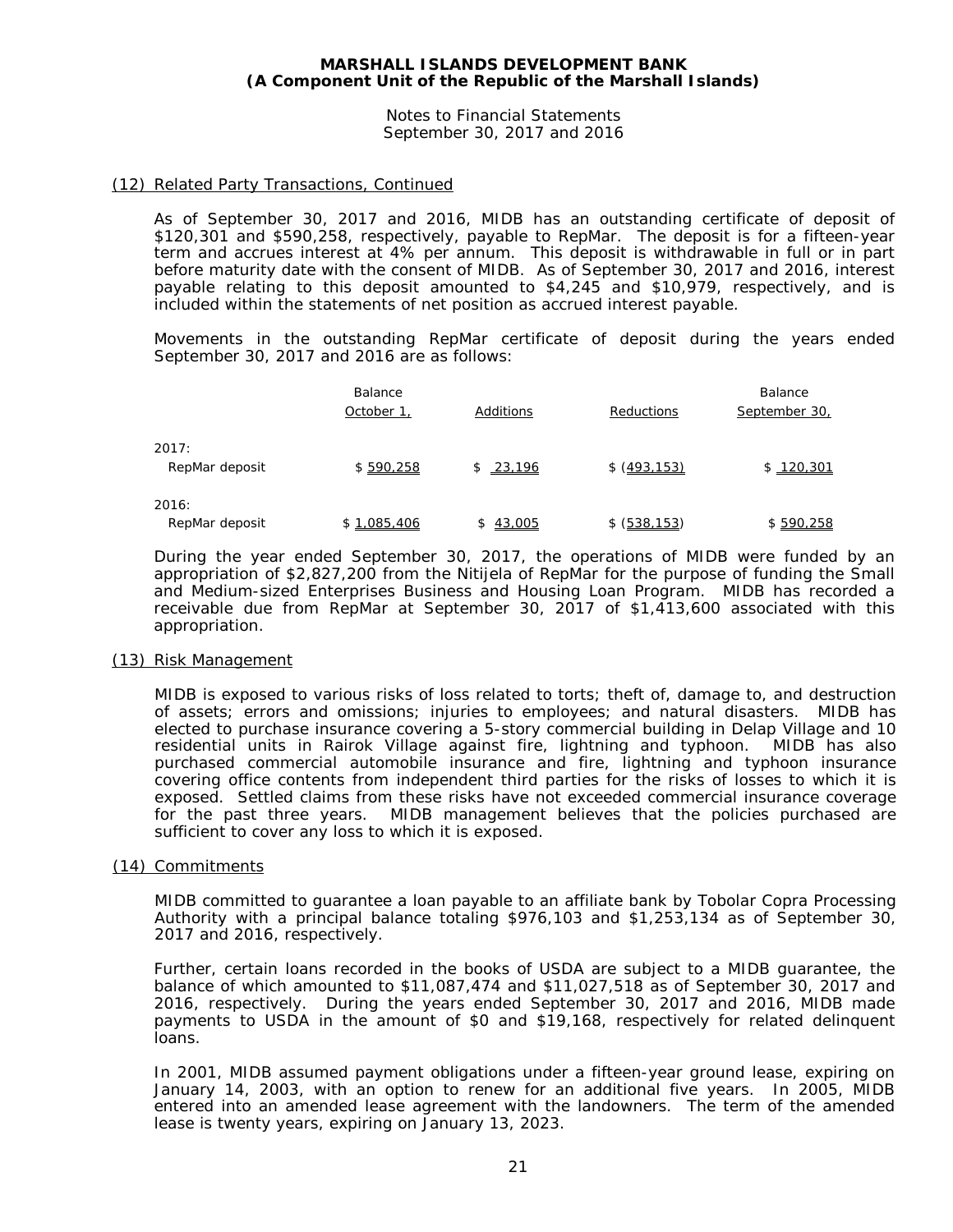Notes to Financial Statements September 30, 2017 and 2016

#### (14) Commitments, Continued

Year ending

In 2003, MIDB assumed payment obligations under a thirty-year ground lease, expiring on December 31, 2028, with an option to renew for two additional terms of thirty years each.

In 2010, MIDB entered into a fifty-year ground lease agreement for a portion of Awao Weto property expiring on January 14, 2060.

In 2010, MIDB entered into a fifty-year ground lease agreement for a portion of Kabilwe Weto property expiring on May 31, 2060.

MIDB has entered into other lease agreements expiring over various years through September 30, 2063.

Future minimum lease payments under these leases are as follows:

| September 30,                                                                                                                                                        |                                                                                                                                                |
|----------------------------------------------------------------------------------------------------------------------------------------------------------------------|------------------------------------------------------------------------------------------------------------------------------------------------|
| 2018<br>2019<br>2020<br>2021<br>2022<br>2023 - 2027<br>2028 - 2032<br>2033 - 2037<br>2038 - 2042<br>2043 - 2047<br>2048 - 2052<br>2053 - 2057<br>2058 - 2062<br>2063 | \$<br>26.637<br>26,930<br>27.027<br>27,027<br>27.027<br>117,764<br>95,148<br>43,585<br>46.067<br>25,421<br>25,421<br>25,421<br>21,575<br>3,600 |
|                                                                                                                                                                      | \$<br>538,650                                                                                                                                  |

MIDB has entered into several lease agreements expiring over various years through December 31, 2029. Future minimum lease income for subsequent years ending September 30 is as follows:

| Years ending<br>September 30, |               |
|-------------------------------|---------------|
|                               |               |
| 2018                          | \$<br>371,451 |
| 2019                          | 305,082       |
| 2020                          | 266.004       |
| 2021                          | 186,192       |
| 2022                          | 127.640       |
| 2023 - 2027                   | 151,800       |
| 2028 - 2030                   | 68,310        |
|                               |               |
|                               | \$1.476.      |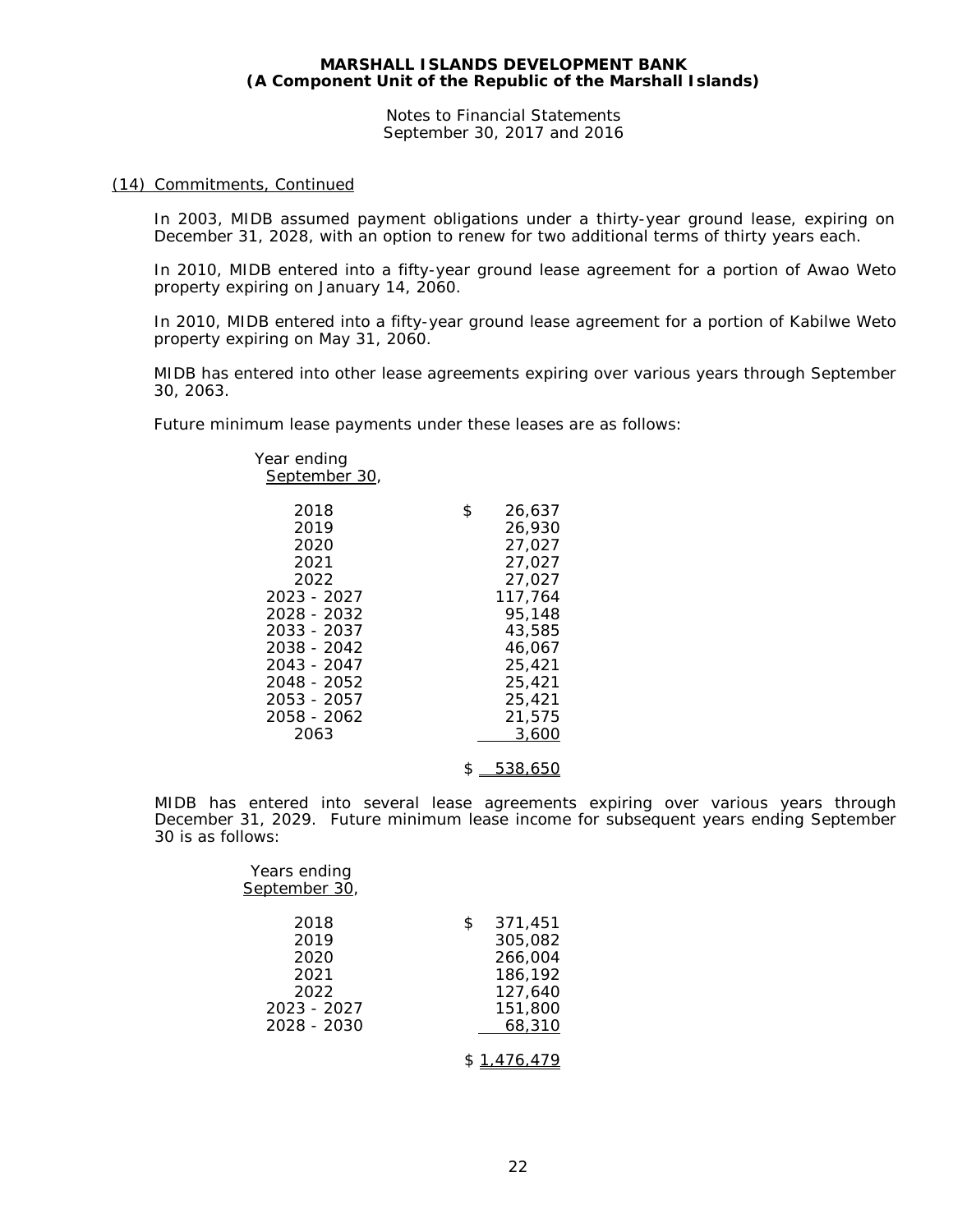# Combining Statement of Net Position September 30, 2017

| <b>ASSETS</b>                          | Marshall<br>Islands<br>Development<br><b>Bank</b> |                | <b>USDA</b><br>Self-Help<br>Housing<br>Project | Total              |
|----------------------------------------|---------------------------------------------------|----------------|------------------------------------------------|--------------------|
| Cash and cash equivalents              | \$<br>6,400,927                                   |                | (57, 583)                                      | \$<br>6,343,344    |
| Restricted cash                        | 594,862                                           |                |                                                | 594,862            |
| Restricted time certificate of deposit | 557,103                                           |                |                                                | 557,103            |
| Investments                            | 7,196,576                                         |                |                                                | 7,196,576          |
| Receivables, net:                      |                                                   |                |                                                |                    |
| Loans                                  | 19,128,848                                        |                | (42)                                           | 19,128,806         |
| <b>Accrued interest</b>                | 84,226                                            |                |                                                | 84,226             |
| Due from RepMar                        | 1,413,600                                         |                |                                                | 1,413,600          |
| Other                                  | 102,415                                           |                | 54,410                                         | 156,825            |
| Inventory                              | 50,600                                            |                |                                                | 50,600             |
| Capital assets:                        |                                                   |                |                                                |                    |
| Nondepreciable capital assets          | 6,207                                             |                | 77,633                                         | 83,840             |
| Depreciable capital assets, net        | 532,157                                           |                | 2,425                                          | 534,582            |
|                                        | \$<br>36,067,521                                  | $$\mathbb{S}$$ | 76,843                                         | \$<br>36, 144, 364 |
| <b>LIABILITIES AND NET POSITION</b>    |                                                   |                |                                                |                    |
| Liabilities:                           |                                                   |                |                                                |                    |
| Notes payable                          | \$<br>603,070                                     | \$             |                                                | \$<br>603,070      |
| RepMar deposit                         | 120,301                                           |                |                                                | 120,301            |
| Accrued interest payable               | 4,245                                             |                |                                                | 4,245              |
| Accounts payable and accrued expenses  | 149,426                                           |                | 71,833                                         | 221,259            |
| Deposits pledged                       | 1,435,998                                         |                | 7,476                                          | 1,443,474          |
| <b>Total liabilities</b>               | 2,313,040                                         |                | 79,309                                         | 2,392,349          |
| Net position:                          |                                                   |                |                                                |                    |
| Net investment in capital assets       | 538,364                                           |                | 80,058                                         | 618,422            |
| Restricted                             | 1,151,965                                         |                |                                                | 1,151,965          |
| Unrestricted                           | 32,064,152                                        |                | (82, 524)                                      | 31,981,628         |
| Total net position                     | 33,754,481                                        |                | (2, 466)                                       | 33,752,015         |
|                                        | \$<br>36,067,521                                  | \$             | 76,843                                         | \$<br>36, 144, 364 |

See accompanying independent auditors' report.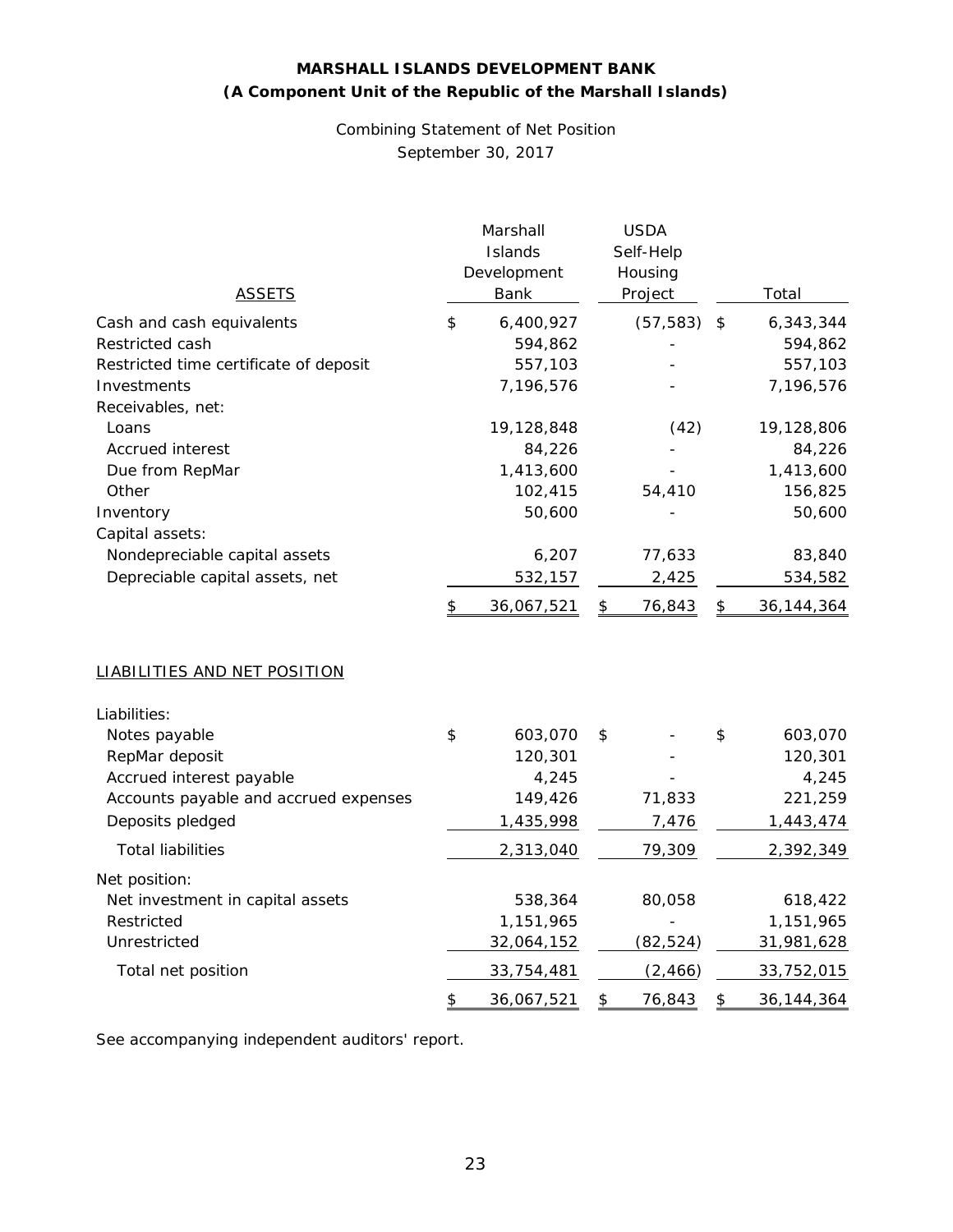# Combining Statement of Revenues, Expenses and Changes in Net Position

September 30, 2017

|                                                | Marshall<br>Islands<br>Development<br>Bank |                  | <b>USDA</b><br>Self-Help<br>Housing<br>Project |    | Total            |  |
|------------------------------------------------|--------------------------------------------|------------------|------------------------------------------------|----|------------------|--|
| Operating revenues:                            |                                            |                  |                                                |    |                  |  |
| Interest income on loans                       | \$                                         | 2,690,811<br>\$  |                                                | \$ | 2,690,811        |  |
| Rental income                                  |                                            | 367,677          |                                                |    | 367,677          |  |
| Loan fees                                      |                                            | 285,382          |                                                |    | 285,382          |  |
| Insurance premiums                             |                                            | 329,293          |                                                |    | 329,293          |  |
| Federal grants                                 |                                            | ÷,               | 172,573                                        |    | 172,573          |  |
| Interest income on time certificate of deposit |                                            | 24,375           | 93                                             |    | 24,468           |  |
| <b>Miscellaneous</b>                           |                                            | 158,801          |                                                |    | 158,801          |  |
| Total operating revenues                       |                                            | 3,856,339        | 172,666                                        |    | 4,029,005        |  |
| Recovery of loan losses                        |                                            | 617,205          |                                                |    | 617,205          |  |
| Net operating revenues                         |                                            | 4,473,544        | 172,666                                        |    | 4,646,210        |  |
| Operating expenses:                            |                                            |                  |                                                |    |                  |  |
| Interest expense:                              |                                            |                  |                                                |    |                  |  |
| Interest on deposits                           |                                            | 25,145           |                                                |    | 25,145           |  |
| Interest on loans payable                      |                                            | 43,479           |                                                |    | 43,479           |  |
| Total interest expense                         |                                            | 68,624           |                                                |    | 68,624           |  |
| General and administrative expenses:           |                                            |                  |                                                |    |                  |  |
| Salaries and employee benefits                 |                                            | 1,190,922        | 141,828                                        |    | 1,332,750        |  |
| Depreciation                                   |                                            | 229,728          | 1,974                                          |    | 231,702          |  |
| Utilities                                      |                                            | 182,111          |                                                |    | 182,111          |  |
| Insurance                                      |                                            | 89,687           | 12,422                                         |    | 102,109          |  |
| Bad debts expense                              |                                            | 65,365           |                                                |    | 65,365           |  |
| Representation                                 |                                            | 53,654           |                                                |    | 53,654           |  |
| Printing, stationery and advertising           |                                            | 67,326           | 823                                            |    | 68,149           |  |
| Repairs and maintenance                        |                                            | 90,633           | 2,145                                          |    | 92,778           |  |
| Travel and training                            |                                            | 48,323           |                                                |    | 48,323           |  |
| Professional fees                              |                                            | 15,191           | 8,000                                          |    | 23,191           |  |
| Communications                                 |                                            | 61,300           | 294                                            |    | 61,594           |  |
| Promotion and donation                         |                                            | 34,972           |                                                |    | 34,972           |  |
| Land lease                                     |                                            | 26,636<br>21,000 |                                                |    | 26,636           |  |
| Office and house rental<br>Fuel                |                                            | 9,299            | 6,516                                          |    | 21,000<br>15,815 |  |
| Taxes and licenses                             |                                            | 9,804            | $\overline{\phantom{a}}$                       |    | 9,804            |  |
| Miscellaneous                                  |                                            | 34,675           | 249                                            |    | 34,924           |  |
| Total general and administrative expenses      |                                            | 2,230,626        | 174,251                                        |    | 2,404,877        |  |
| Income (loss) from operations                  |                                            | 2,174,294        | (1, 585)                                       |    | 2,172,709        |  |
| Nonoperating revenues:                         |                                            |                  |                                                |    |                  |  |
| Contributions from RepMar                      |                                            | 2,827,200        |                                                |    | 2,827,200        |  |
| Investment earnings                            |                                            | 940,876          |                                                |    | 940,876          |  |
| Total nonoperating revenues                    |                                            | 3,768,076        |                                                |    | 3,768,076        |  |
| Change in net position                         |                                            | 5,942,370        | (1, 585)                                       |    | 5,940,785        |  |
| Net position at beginning of year              | 27,812,111                                 |                  | (881)                                          |    | 27,811,230       |  |
| Net position at end of year                    | 33,754,481<br>\$                           | \$               | (2, 466)                                       | \$ | 33,752,015       |  |

See accompanying independent auditors' report.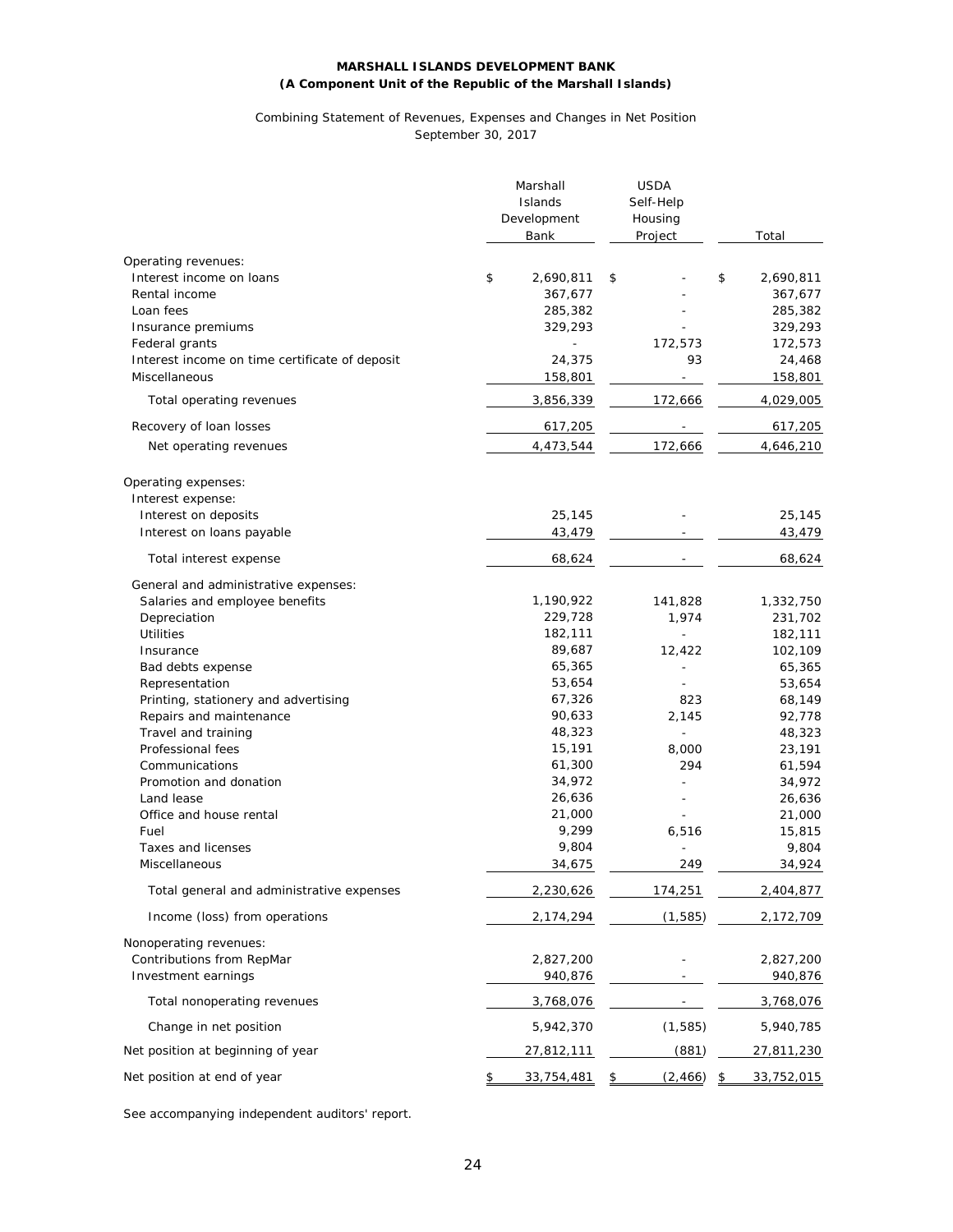

Deloitte & Touche LLP 361 South Marine Corps Drive Tamuning, GU 96913-3973 USA

Tel: +1 (671) 646-3884 Fax:  $+1$  (671) 649-4265

www.deloitte.com

#### **INDEPENDENT AUDITORS' REPORT ON INTERNAL CONTROL OVER FINANCIAL REPORTING AND ON COMPLIANCE AND OTHER MATTERS BASED ON AN AUDIT OF FINANCIAL STATEMENTS PERFORMED IN ACCORDANCE WITH**  *GOVERNMENT AUDITING STANDARDS*

The Board of Directors Marshall Islands Development Bank:

We have audited, in accordance with auditing standards generally accepted in the United States of America and the standards applicable to financial audits contained in *Government Auditing Standards* issued by the Comptroller General of the United States, the financial statements of the Marshall Islands Development Bank (MIDB), which comprise the statement of net position as of September 30, 2017, and the related statements of revenues, expenses and changes in net position and of cash flows for the year then ended and the related notes to the financial statements, and have issued our report thereon dated May 10, 2018.

# **Internal Control Over Financial Reporting**

In planning and performing our audit of the financial statements, we considered MIDB's internal control over financial reporting (internal control) to determine the audit procedures that are appropriate in the circumstances for the purpose of expressing our opinion on the financial statements, but not for the purpose of expressing an opinion on the effectiveness of MIDB's internal control. Accordingly, we do not express an opinion on the effectiveness of MIDB's internal control.

A *deficiency in internal control* exists when the design or operation of a control does not allow management or employees, in the normal course of performing their assigned functions, to prevent, or detect and correct, misstatements on a timely basis. A *material weakness* is a deficiency, or a combination of deficiencies, in internal control, such that there is a reasonable possibility that a material misstatement of the entity's financial statements will not be prevented, or detected and corrected on a timely basis. A *significant deficiency* is a deficiency, or a combination of deficiencies, in internal control that is less severe than a material weakness, yet important enough to merit attention by those charged with governance.

Our consideration of internal control was for the limited purpose described in the first paragraph of this section and was not designed to identify all deficiencies in internal control that might be material weaknesses or significant deficiencies and therefore, material weaknesses or significant deficiencies may exist that were not identified. We did identify certain deficiencies in internal control, described in the accompanying Schedule of Findings and Responses as item 2017-001 that we consider to be material weaknesses.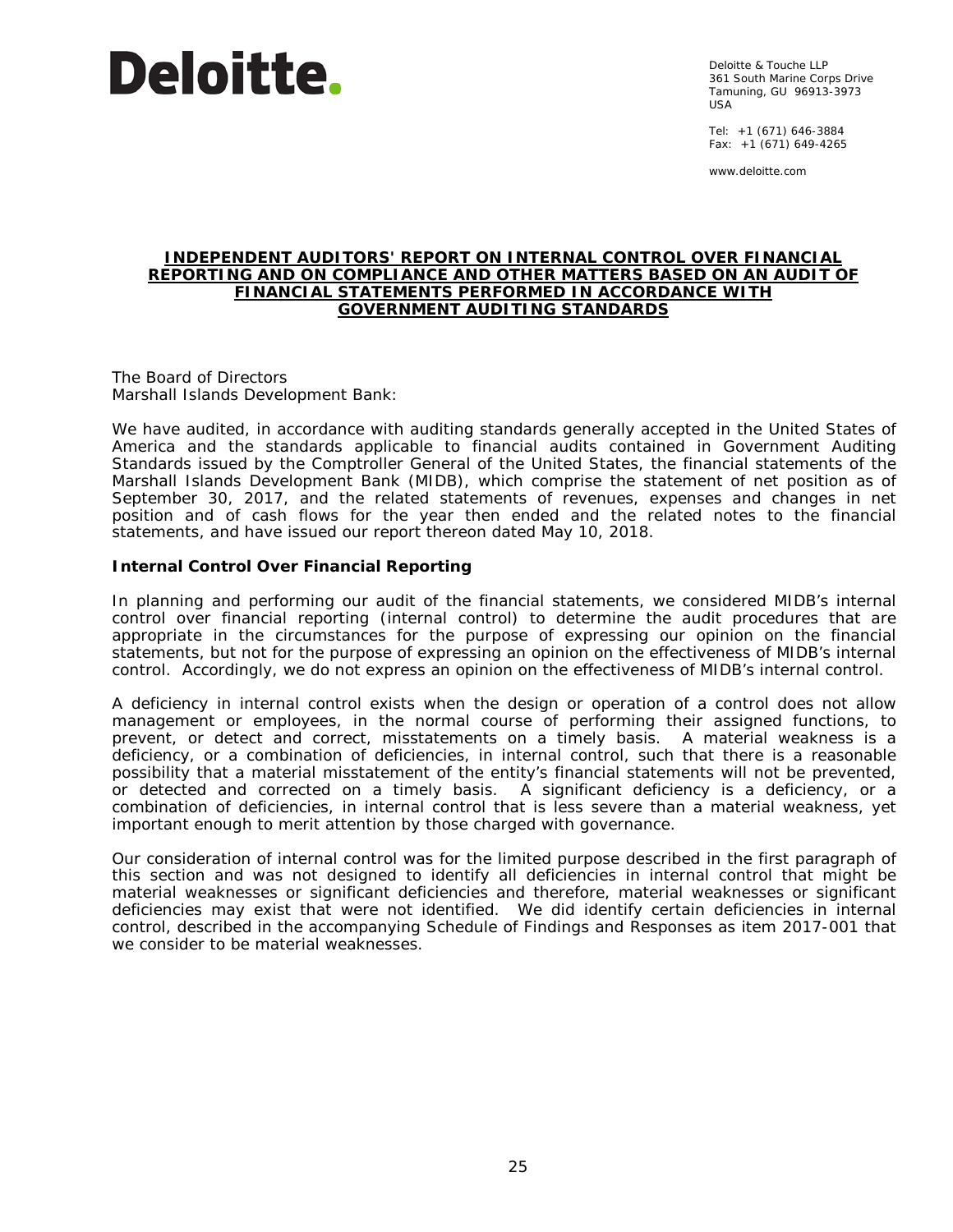# Deloitte.

# **Compliance and Other Matters**

As part of obtaining reasonable assurance about whether MIDB's financial statements are free from material misstatement, we performed tests of its compliance with certain provisions of laws, regulations, contracts, and grant agreements, noncompliance with which could have a direct and material effect on the determination of financial statement amounts. However, providing an opinion on compliance with those provisions was not an objective of our audit, and accordingly, we do not express such an opinion. The results of our tests disclosed instances of noncompliance or other matters that are required to be reported under *Government Auditing Standards* and which is described in the accompanying Schedule of Findings and Responses as item 2017-002.

#### **MIDB's Response to Findings**

MIDB's response to the findings identified in to our audit are described in the accompanying Schedule of Findings and Responses. MIDB's response was not subjected to the auditing procedures applied in the audit of the financial statements and, accordingly, we express no opinion on it.

#### **Purpose of this Report**

The purpose of this report is solely to describe the scope of our testing of internal control and compliance and the results of that testing, and not to provide an opinion on the effectiveness of the entity's internal control or on compliance. This report is an integral part of an audit performed in accordance with *Government Auditing Standards* in considering the entity's internal control and compliance. Accordingly, this communication is not suitable for any other purpose.

# Warkell

May 10, 2018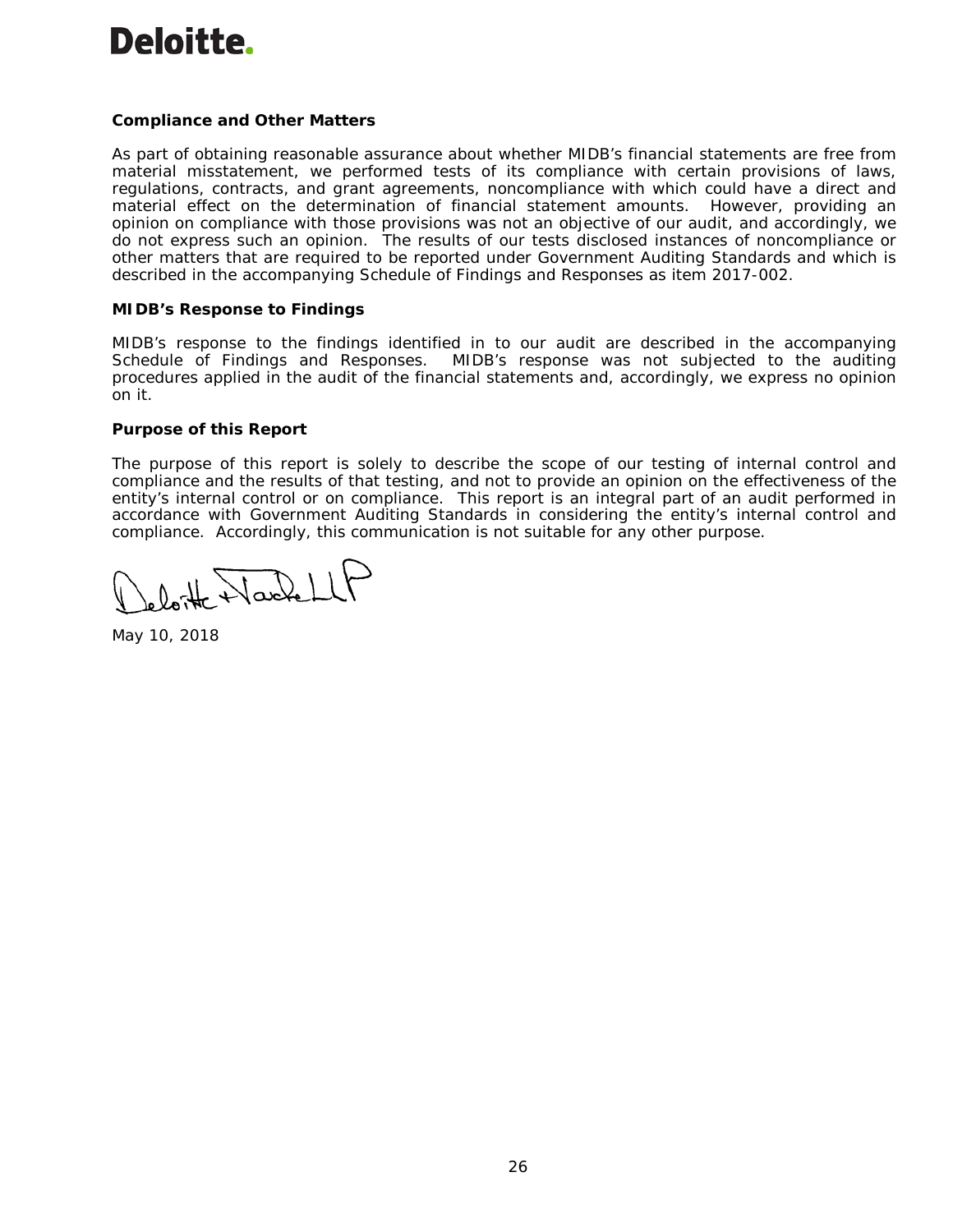(A Component Unit of the Republic of the Marshall Islands)

Schedule of Findings and Responses Year Ended September 30, 2017

#### Finding No. 2017-001

#### Loans Receivable

Criteria: A comprehensive set of policies and procedures should be in place to govern the lending and credit administration processes, which should include, at a minimum, internal control procedures over processing loan approvals, loan boarding, completeness of loan documentation, safeguarding pertinent loan documents and monitoring loan covenant requirements.

#### Conditions:

Tests of a representative sample of 41 loans revealed several matters in the design, implementation and adherence to internal controls in the lending and credit administration areas that we recommend be considered by management.

- a. The Bank's current operating procedures require an employee who is not responsible for loan data and processing independently verify document completeness before loans are approved. However, we noted that this process has not been implemented in processing housing loans. Moreover, seven loans tested either do not have a completed loan document checklist in file or were signed by one authorizer as both the validating and verifying officer.
- b. Thirteen loans tested contain information such as % paid off of old loan, loan processing fee, loan date opening, maturity date, loan collateral information, loan rate and loan type description that is not consistent throughout the loan files, i.e. loan document checklist, loan drawdown form, promissory note, loan agreement, loan disclosure form, loan trial balance and loan transaction history.
- c. The Bank's lending policy requires at least two guarantors for all loan types and does not provide for a waiver of employment verification for loan guarantors; however, fourteen loans tested either do not have loan guarantors or reflect only one guarantor and no guarantor pay verification is in file.
- d. For one housing loan tested, only one borrower signed the promissory note for a joint loan.
- e. Two loans tested collateralized by salary payments did not have a signed salary allotment form in file.
- f. One refinanced loans tested was not tagged based on the status of the loan paid off.
- g. A management loan was not signed and approved by the Board of Directors.

Cause: The cause of the above condition appears to be potential noncompliance with the criteria.

Effect: The effect of the above is the potential occurrence of errors in the loan portfolio. This condition also gives rise to potential losses due to insufficient safeguarding of legal and collateral documents.

Recommendation: The Bank should perform a comprehensive review of its policies and procedures and strengthen controls and monitoring of those controls.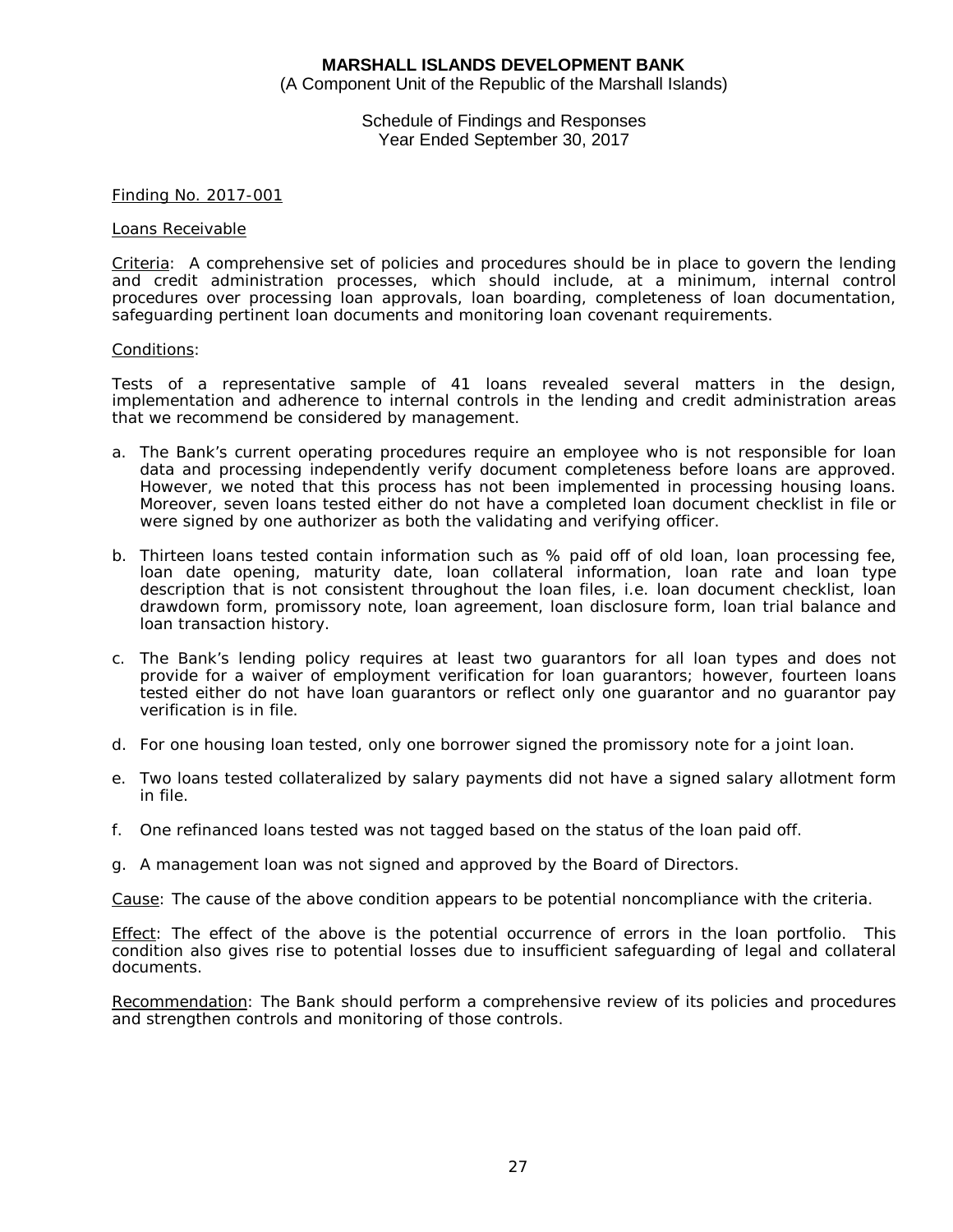(A Component Unit of the Republic of the Marshall Islands)

Schedule of Findings and Responses, Continued Year Ended September 30, 2017

# Finding No. 2017-001, Continued

#### Loans Receivable, Continued

Prior Year Status: Similar issues concerning loan documentation have been reported as a finding in the audits of MIDB for fiscal years 2007 through 2016.

# Auditee Response and Corrective Action Plan:

- a. Although two of these loans do not have document checklist, the required loan documents are complete. Loan document checklist form is only for the loan department to keep track of the loan documents inside the file. Management will ensure that the recommendation as to the document checklist for the housing loans will be complied with.
- b. One of the loans was already 50% paid off at the time that the loan was refinanced. Loan documents and system errors have already been corrected.
- c. The missing loan documents have been found and are in place now.
- d. The error has been corrected and the loan has already been paid in full.
- e. The missing loan documents have been found and are in place now.
- f. The error has been corrected.
- g. Management is authorized to approve loans up to the maximum limit for consumer and housing loans and \$50,000 and below for business loans. Loans more than \$50,000 requires approval from the Board of Directors. The loan by management was a housing repair loan and it was not approved by him but by the one who was appointed by the Board of Directors as the acting approver in the absence of the Managing Director.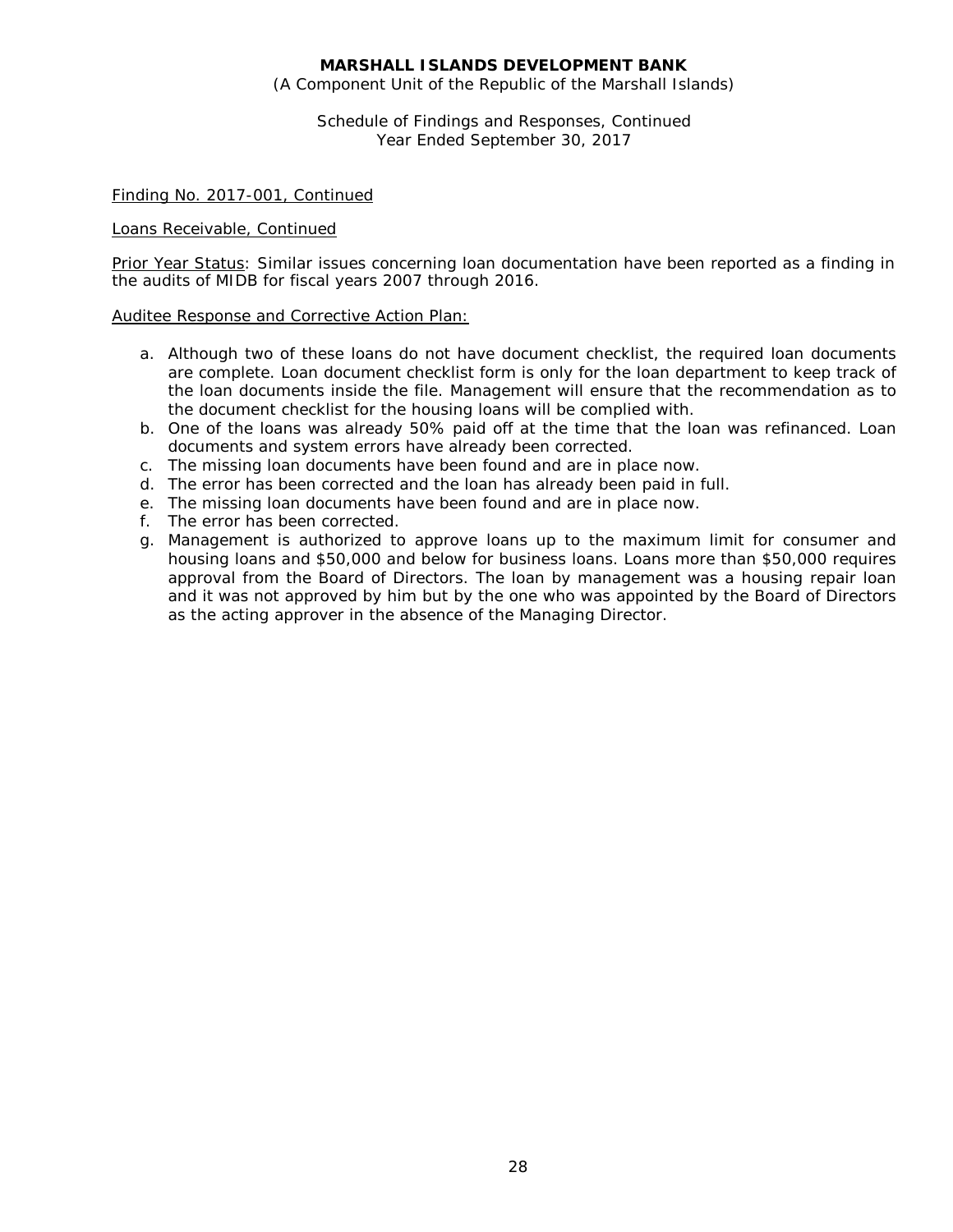(A Component Unit of the Republic of the Marshall Islands)

Schedule of Findings and Responses, Continued Year Ended September 30, 2017

Finding No.: 2017-002 Area: Procurement

Criteria: RepMar's Procurement Code states the following:

- (a) Section 124 unless otherwise authorized by law, all Government contracts shall be awarded by competitive sealed bidding.
- (b) Section 127 procurement of goods and services not exceeding \$25,000 may be made in accordance with small purchase procedures promulgated by Repmar's Policy Office; provided, however, that procurement requirements shall not be artificially divided so as to constitute a small purchase under this Section. Small purchase procedures are those relatively simple and informal methods for securing services, supplies, or other property that do not cost more than \$25,000. RepMar's Ministry of Finance has previously declared that if small purchase procedures are used, price or rate quotations shall be obtained from an adequate number of qualified sources.
- (c) Section 128 a contract may be awarded for a supply, service, or construction item without competition when it is determined in writing that there is only one source for the required supply, service, or construction item.
- (d) Section 129 notwithstanding any other provision of this Act, emergency procurement may be made when there exists a threat to public health, welfare, or safety under emergency conditions as defined in regulations promulgated by the Policy Office; provided, that such emergency procurement shall be made with such competition as is practicable under the circumstances. A written determination of the basis for the emergence and for the selection of the particular contractor shall be included in the contract file.

Condition: The following payments were not adequately documented to evidence compliance with the procurement process set forth in the criteria:

- 1) Staff meal expenses for the 2016 Christmas Party, \$2,043, check #107977
- 2) Purchase of Hyundai Elantra Sedan 2017 model, \$24,995, check #110239
- 3) Purchase of Mitsubishi L200 pick-up truck, \$26,850, check #108622

Cause: The cause of the above condition may be a lack of adequate internal control policies and procedures requiring documentation of compliance with RepMar's Procurement Code.

**Effect:** The effect of the above condition may result in noncompliance with RepMar's Procurement Code.

Recommendation: We recommend that management establish adequate internal control policies and procedures requiring compliance with RepMar's Procurement Code.

Prior Year Status: Similar issues concerning noncompliance with RepMar's Procurement Code have been reported as a finding in the audit of MIDB for fiscal year 2016.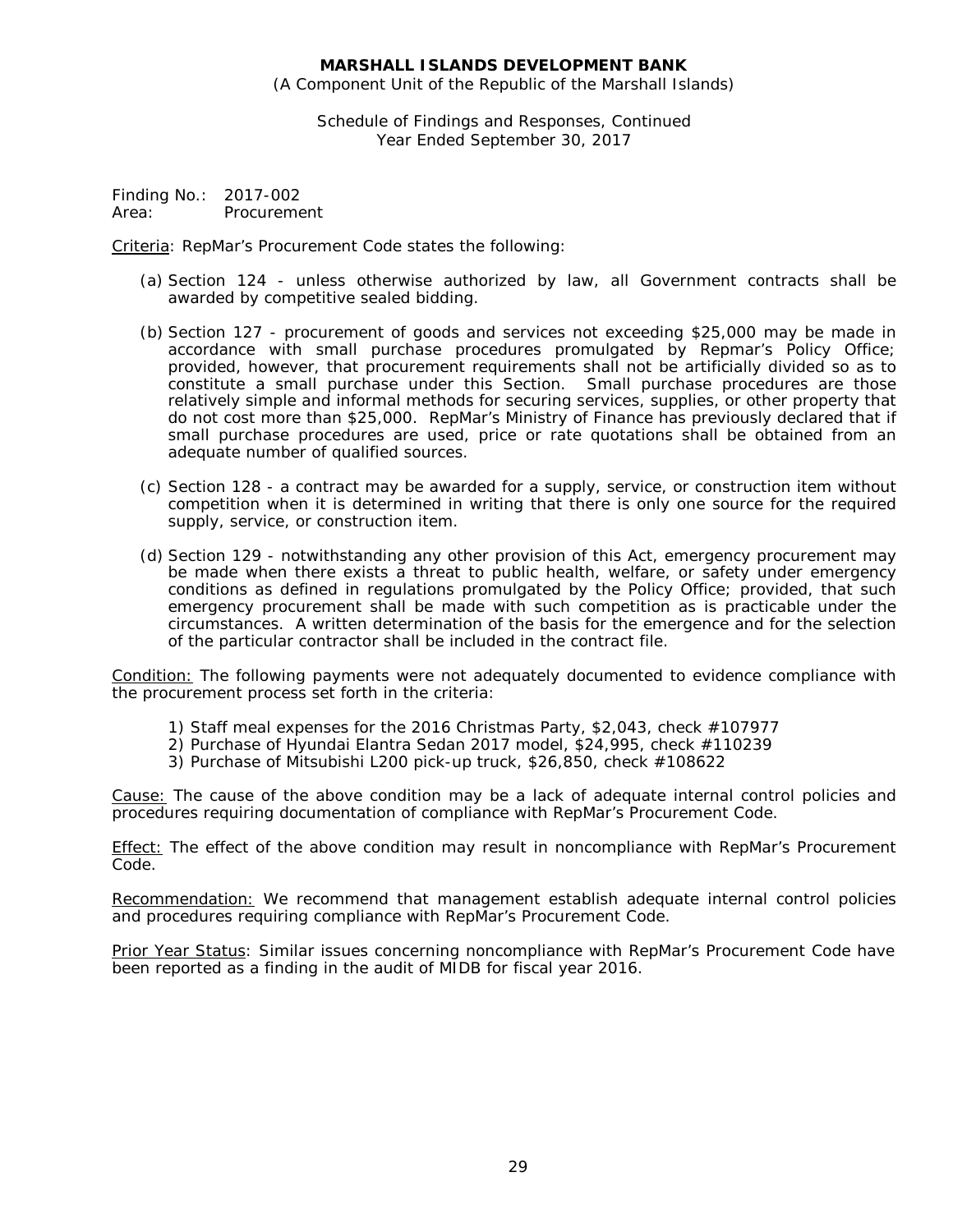(A Component Unit of the Republic of the Marshall Islands)

Schedule of Findings and Responses, Continued Year Ended September 30, 2017

Finding No.: 2017-002, Continued Area: Procurement, Continued

#### Auditee Response and Corrective Action Plan:

- 1. Most of the items for the staff meals were below \$500 except for one quotation due to the lump sum of the small items but it is within the approved budget set forth by the Board of Directors.
- 2. The Bank has secured the required quotation for the purchase of the two vehicles as per the Procurement Act and as to availability in the island. The Bank was supposedly given a \$1,300 discount due to the condition of the pick-up but was not applied at the time of the purchase; instead the vendor gave the Bank a credit memo to compensate for the misunderstanding that took place during the purchase. The Managing Director personally paid \$700 on a biweekly basis as part of the verbal agreement to reduce the cost of the vehicle to \$24,850.